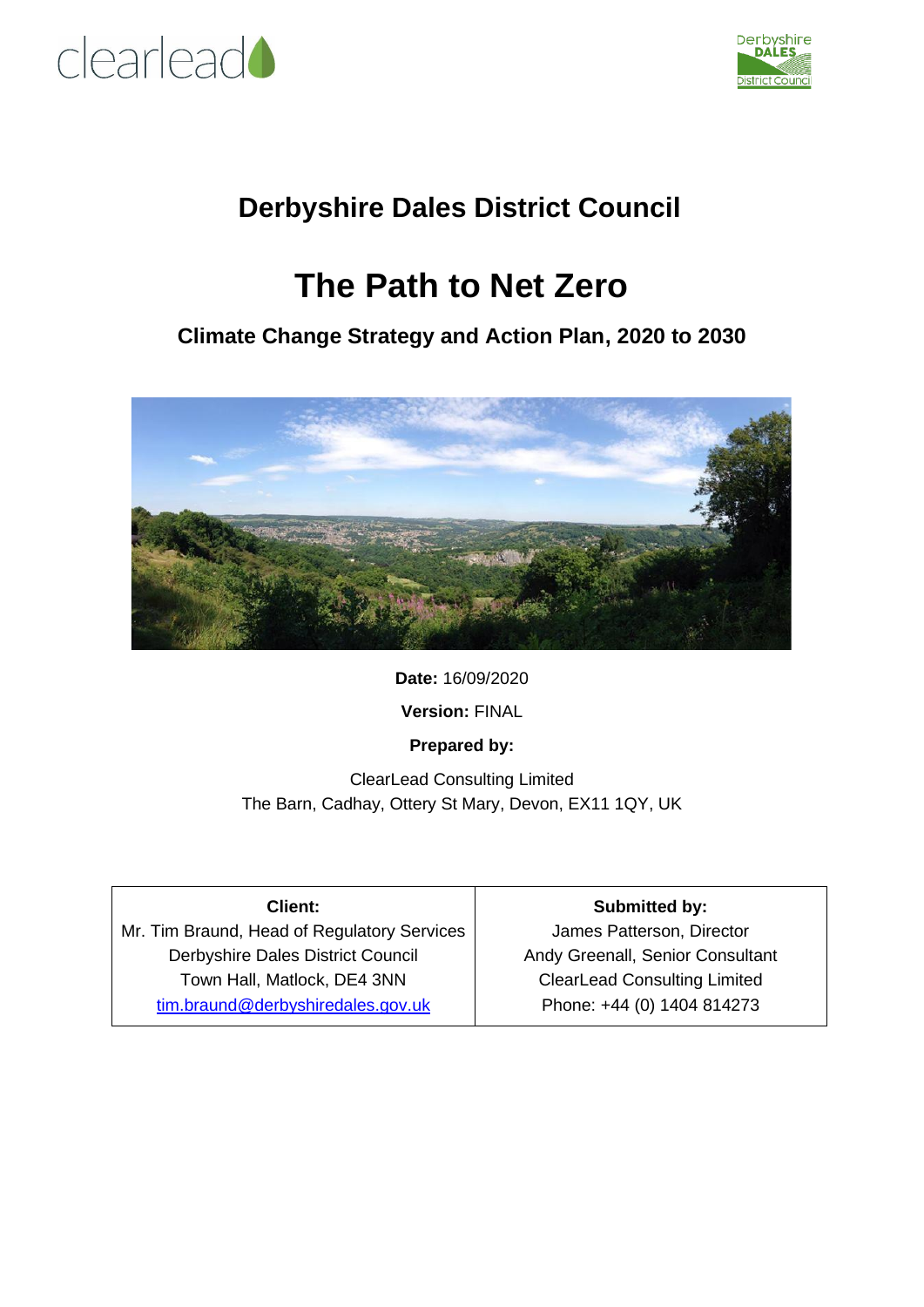## clearlead



### Quality Management

| <b>Issue/revision</b>  | <b>Issue 1</b>              | <b>Revision 1</b> | <b>Revision 2</b> | <b>Revision 3</b> | <b>Revision 4</b> |
|------------------------|-----------------------------|-------------------|-------------------|-------------------|-------------------|
| <b>Proposal Status</b> | <b>DRAFT</b>                | <b>FINAL</b>      |                   |                   |                   |
| <b>Date</b>            | 7 <sup>th</sup> August 2020 | 16th Sept 2020    |                   |                   |                   |
| <b>Prepared by</b>     | Andy Greenall               | Andy Greenall     |                   |                   |                   |
|                        | A Greenall                  | A Greenall        |                   |                   |                   |
| <b>Checked by</b>      | James Patterson             | James Patterson   |                   |                   |                   |
|                        |                             |                   |                   |                   |                   |
| Proposal ref.          | C0241                       | C0241             |                   |                   |                   |

#### **LIMITATIONS**

This report has been prepared by ClearLead Consulting Limited solely for the use of the Client and those parties with whom a warranty agreement has been executed, or with whom an assignment has been agreed. Should any third party wish to use or rely upon the contents of the report, written approval must be sought from ClearLead Consulting Limited; a charge may be levied against such approval.

ClearLead Consulting Limited accepts no responsibility or liability for:

a) the consequences of this document being used for any purpose or project other than for which it was commissioned, and

b) the use of this document by any third party with whom an agreement has not been executed.

The work undertaken to provide the basis of this report comprised a study of information from a variety of sources (including the Client) and discussions with relevant authorities and other interested parties. The opinions given in this report have been dictated by the finite data on which they are based and are relevant only to the purpose for which the report was commissioned. The information reviewed should not be considered exhaustive and has been accepted in good faith as providing true and representative data pertaining to site conditions. Should additional information become available which may affect the opinions expressed in this report, ClearLead Consulting Limited reserves the right to review such information and, if warranted, to modify the opinions accordingly.

Any recommendations identified in this report are based on information provided by the Client and as gathered during the site visits. In some cases access cannot be granted to all areas of the site, in which instances and in the absence of information to the contrary, ClearLead Consulting Limited will use the information provided to complete the report.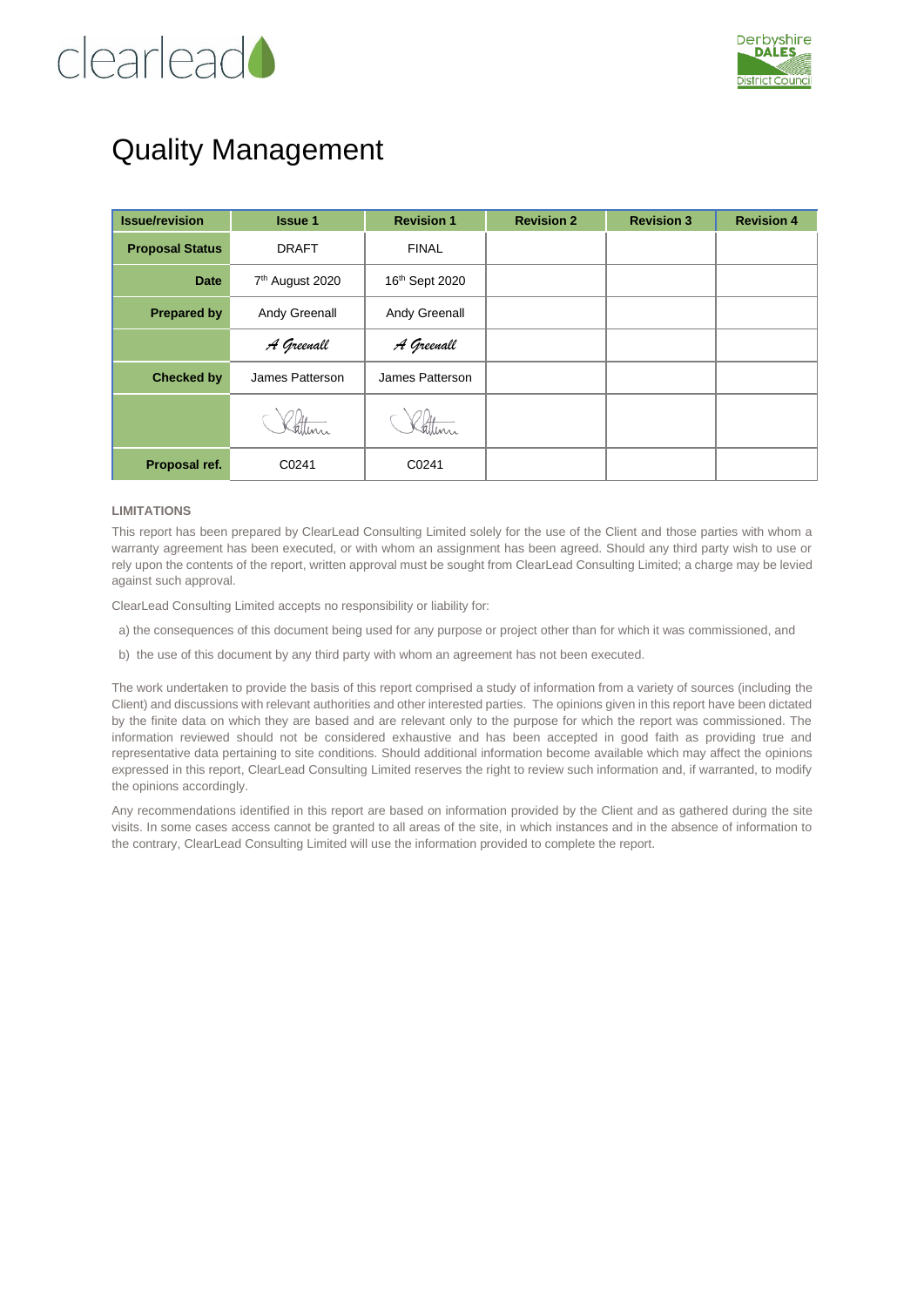



### **Table of Contents**

| 1            |       |  |
|--------------|-------|--|
| $\mathbf{2}$ |       |  |
|              | 2.1   |  |
|              | 2.2   |  |
|              | 2.3   |  |
|              | 2.4   |  |
| 3            |       |  |
|              | 3.1   |  |
|              | 3.2   |  |
|              | 3.3   |  |
|              | 3.4   |  |
|              | 3.5   |  |
|              | 3.5.1 |  |
|              | 3.5.2 |  |
|              | 3.6   |  |
|              | 3.7   |  |
|              | 3.8   |  |
| 4            |       |  |
|              | 4.1   |  |
| 5            |       |  |
|              | 5.1   |  |
|              | 5.1.1 |  |
|              | 5.1.2 |  |
|              | 5.1.3 |  |
|              | 5.1.4 |  |
|              | 5.2   |  |
|              | 5.3   |  |
|              | 5.3.1 |  |
|              | 5.4   |  |
|              | 5.5   |  |
|              | 5.6   |  |
| 6            |       |  |
|              | 6.1   |  |
|              | 6.2   |  |
|              | 6.2.1 |  |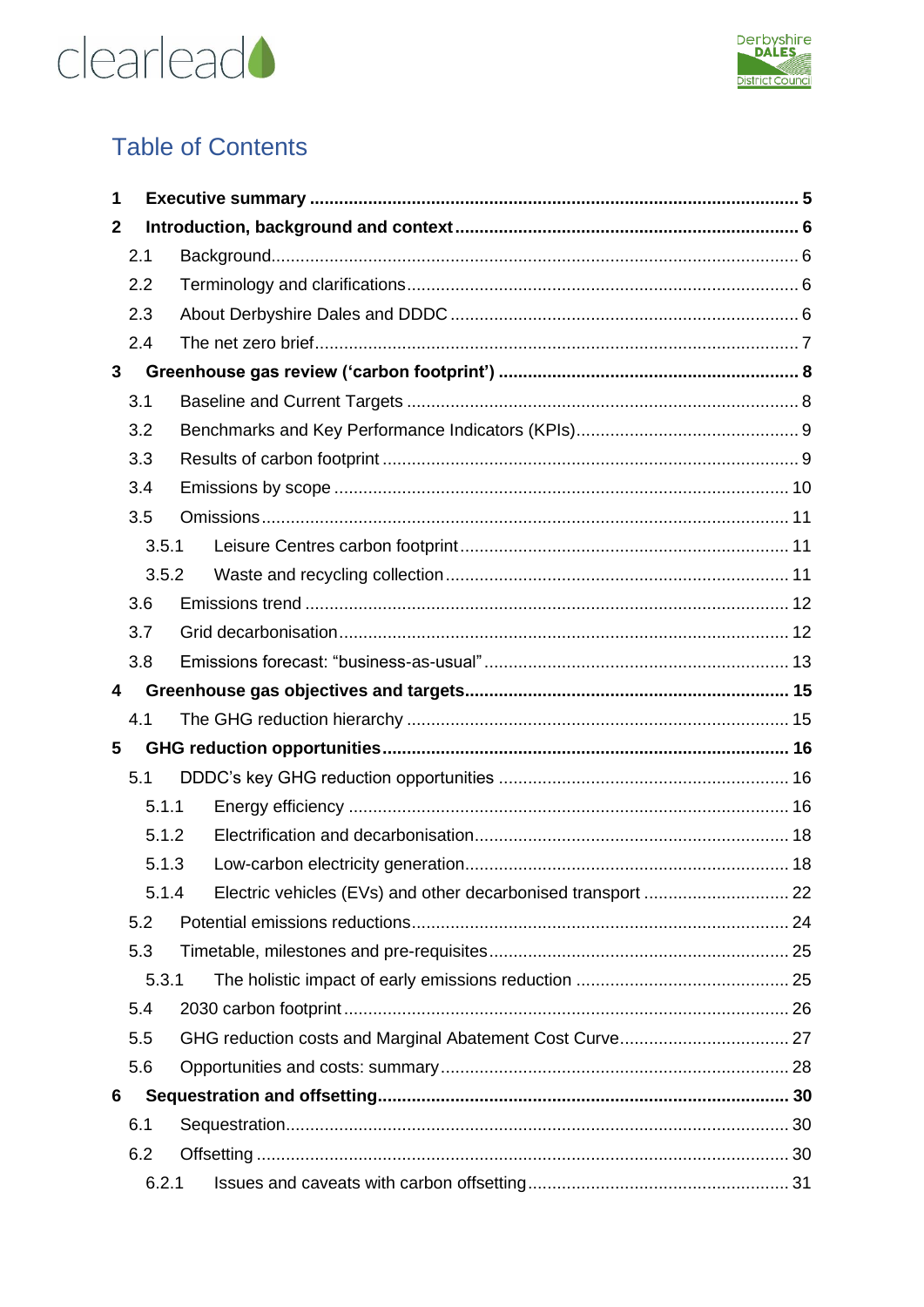



| 7.1   |  |  |
|-------|--|--|
|       |  |  |
|       |  |  |
| 7.2.1 |  |  |
|       |  |  |
| 7.2.3 |  |  |
| 7.3   |  |  |
| 7.4   |  |  |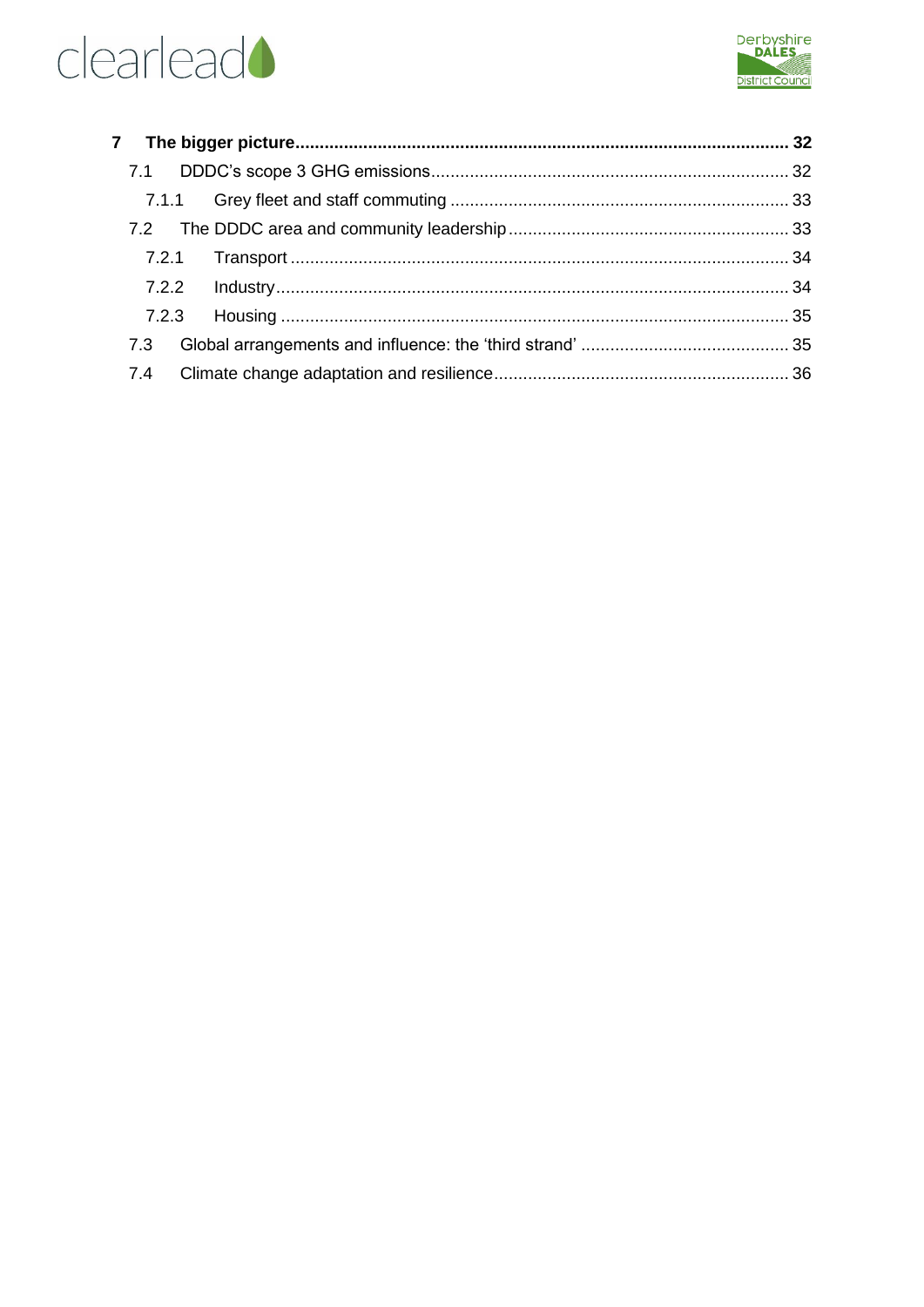



### <span id="page-4-0"></span>**1 Executive summary**

In 2019 Derbyshire Dales District Council declared a Climate Emergency and committed to making its operations 'net zero' carbon by 2030. To this end, this report quantifies the Council's direct greenhouse gas (GHG) emissions and sets out options for reducing, avoiding, mitigating and offsetting them over the next decade.

In the financial year 2019-20, the Council's direct GHG emissions from natural gas, electricity, directly controlled owned transport, and grey fleet were 807 tCO<sub>2</sub>e. Owing to decarbonisation of the UK electricity grid, under a business-as-usual scenario these would be reduced by 13% to around 700 tCO2*e* by 2030. This report identifies measures to reduce and offset the remaining emissions over the next decade.

Net zero can be achieved by investing in the following projects:

- Energy efficiency projects at key sites, including further roll-out of LED lighting, and improved heating
- Replace Matlock Town Hall boiler with biomass equivalent
- Consider electrifying heating at Bakewell Pavilion and Northwood Depot, and potentially also Bakewell ABC
- Install roof-mounted solar PV on Northwood Depot and Bakewell ABC
- Install additional renewable electricity generation equivalent to a 2MW solar PV array (e.g. Watery Lane)
- Electrify vehicle fleet up to LGV size.

These measures would allow DDDC to attain net zero status by 2030 (or significantly earlier) at an estimated cost of approximately £2.5m.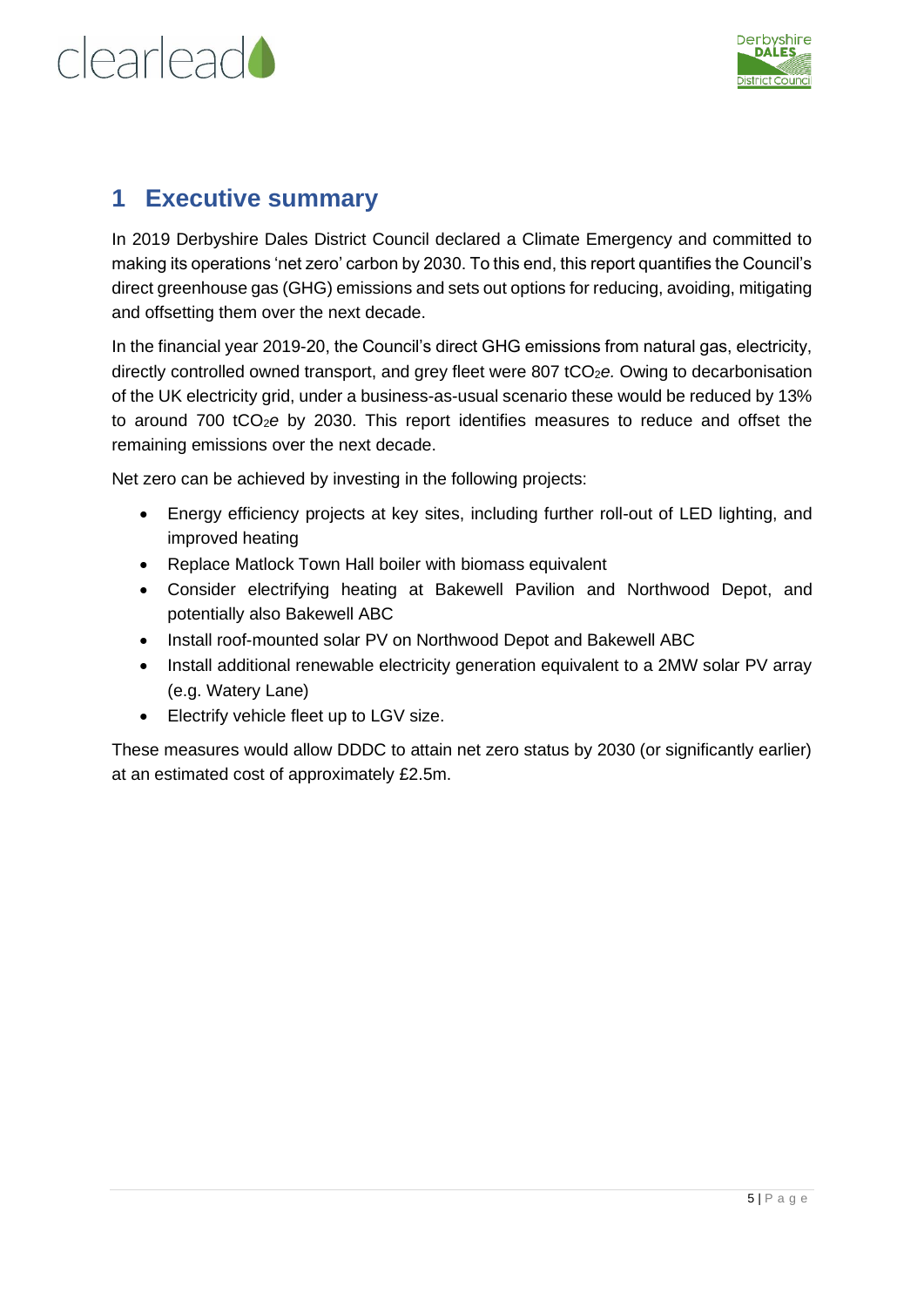



### <span id="page-5-0"></span>**2 Introduction, background and context**

#### <span id="page-5-1"></span>**2.1 Background**

In May 2019, Derbyshire Dales District Council resolved to declare a Climate Emergency and committed itself to making the operations of the District Council net zero carbon by 2030. In April 2020, ClearLead Consulting Ltd (ClearLead) was commissioned by the Council to develop a strategy to attain this goal. This encompasses calculating the Council's direct and energy indirect greenhouse gas (GHG) emissions and assessing options for reducing, avoiding, mitigating and offsetting them over the next decade. ClearLead carried out the work between May and July 2020.

#### <span id="page-5-2"></span>**2.2 Terminology and clarifications**

'Carbon' is often used as a shorthand for carbon dioxide  $(CO<sub>2</sub>)$ , the primary greenhouse gas, and by extension for greenhouse gases as a whole. In this report we prefer to use the more precise term 'greenhouse gases' (usually abbreviated to GHG) except in conventional phrases such as 'carbon neutral' and 'carbon footprint'. All greenhouse gases figures in this report include all Kyoto greenhouse gases and groups<sup>1</sup> converted into 'carbon dioxide equivalent' (CO<sub>2</sub>e) and usually expressed in tonnes (tCO<sub>2</sub>e).

'Net zero' is also referred to as 'carbon neutral' and refers to a situation where the total greenhouse gases (not just  $CO<sub>2</sub>$ ) produced are equal to those offset, removed or avoided. (This is not the same as zero carbon, where no GHG are produced.)

Two organisational acronyms used throughout this report are 'DDDC', for Derbyshire Dales District Council (also referred to as the Council); and 'CCWG', for the Council's Climate Change Working Group, on whose instruction this report was commissioned.

Finally, note the distinction between greenhouse gas emissions within the DDDC geographical area (including transport, housing, commerce, and industry), and those from the direct activities of the Council itself. It is the latter which form the main focus of this report, although the former are discussed in Section [7.](#page-31-0)

#### <span id="page-5-3"></span>**2.3 About Derbyshire Dales and DDDC**

Derbyshire Dales is a local government area in Derbyshire, with an area of just over 300 square miles and a population of around 70,000. The area encompassed by Derbyshire Dales District Council (hereafter 'DDDC') is largely rural, although it includes the market towns of Bakewell, Matlock, Wirksworth and Ashbourne. The district contains part of the Peak District National Park.

*<sup>1</sup> Carbon dioxide (CO2), methane (CH4), nitrous oxide (N2O), hydrofluorocarbons (HFCs), perfluorocarbons (PFCs), sulphur hexafluoride (SF6), and nitrogen trifluoride (NF3)*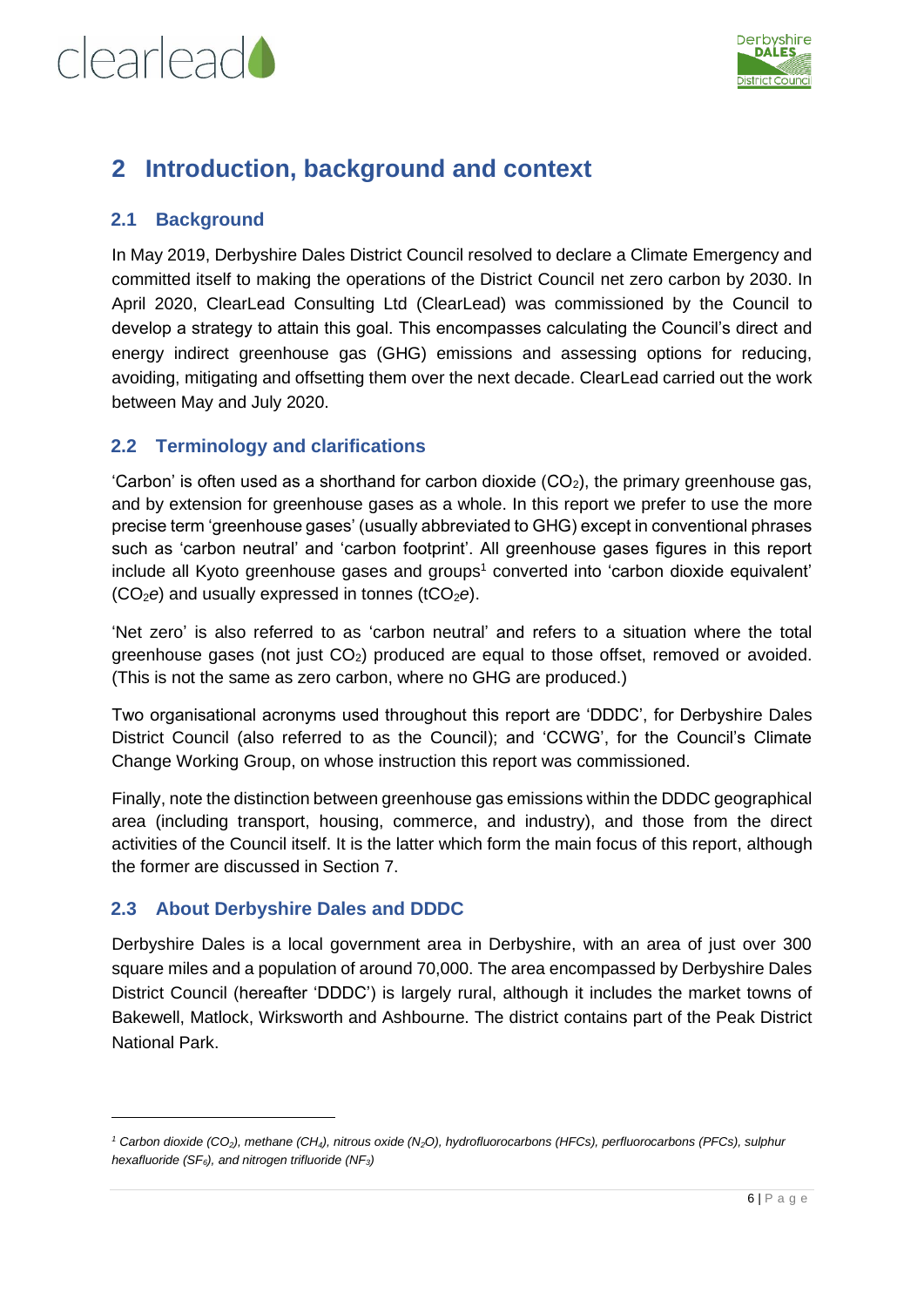



Within the Derbyshire Dales District, the largest proportion of GHG emissions comes from the industrial and commercial sector (315.4k tCO<sub>2</sub>/year), followed by transport (234.4k tCO<sub>2</sub>/year) and domestic (178.3k  $tCO<sub>2</sub>/year$ ). The cement and aggregates industries are of note for their high energy use and process carbon emissions. (These values apply to all activities within the DDDC geographical area, as distinct from the activities of the Council itself.)

The area covered by the District Council is expected to experience more severe impacts as a result of climate change, including increased flooding and "freak" weather events, water stress and drought, and greater risk of wildfires in hotter, drier summers.

DDDC's directly operated activities (hence GHG emissions sources) comprise electricity and gas use in the Town Hall in Matlock and several other municipal buildings, public toilets, pavilions, some market areas and depots, plus emissions from transport fuel (passenger vehicles, tractors, street cleaning and maintenance vehicles) and for parks and ground care.

Finally, four leisure centres are still owned by the Council but were outsourced in 2018, while waste collection services are also outsourced. Neither form a part of this assessment, although they are discussed in sections [3.5.1](#page-10-1) and [3.5.2.](#page-10-2)

#### <span id="page-6-0"></span>**2.4 The net zero brief**

DDDC requested a Climate Change Strategy and Action Plan to:

*…address climate change locally in a way which benefits the people, economy and environment of the Derbyshire Dales. It should act as a starting point for action; providing a strategic framework through which the District Council's activities can be monitored in order to progressively achieve net carbon zero by 2030. It will set out clear research and evidence as to what the Council's Carbon footprint is and precisely how it is composed and assess what further actions might be taken on carbon reduction. It will also set-out what carbon offsetting/sequestration options might be locally available and incorporate climate change adaptation and resilience measures into a Strategy and practical Action Plan to guide delivery. It will also set out appropriate milestones to make the Council's activities carbon neutral by 2030.* 

To this end, ClearLead were instructed by the Council to:

- engage with the Council to understand its work on Climate Change Strategy through the cross-party Climate Change Working Group
- calculate the Council's carbon emissions and thereby its carbon footprint
- identify, cost and prioritise carbon-reduction, sequestration, offsetting, and adaptation options, with a view to the Council achieving zero net by 2030
- identify and prioritise community leadership actions to contribute to this target
- amalgamate this into a Strategy and Action Plan.

This document therefore comprises the strategy and action plan for moving towards net zero by 2030, giving an overview of the Council's current emissions and possible routes for reducing them to net zero by 2030.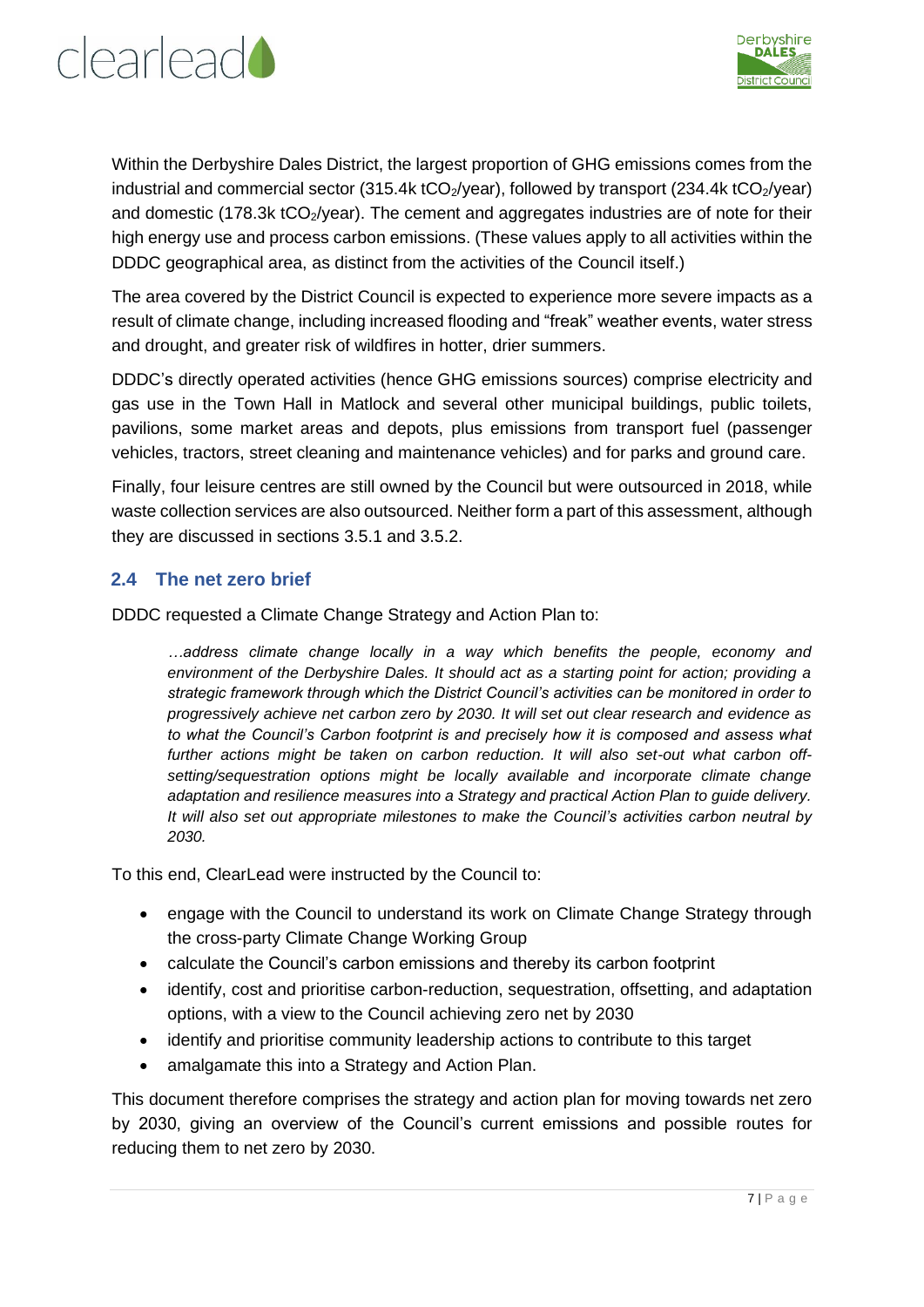



### <span id="page-7-0"></span>**3 Greenhouse gas review ('carbon footprint')**

ClearLead has calculated DDDC's direct GHG emissions for the period April 2019 to March 2020. This includes emissions from or associated with:

- Natural gas combustion
- Owned transport
- Other fuel use
- Electricity use
- Grey fleet (staff's private vehicles used on Council business and reimbursed through expenses)

The purpose of calculating the carbon footprint is:

- To establish an appropriate baseline for measurement of energy use and carbon emissions, and to derive a suitable benchmark against which future emissions can be compared
- To determine carbon "hotspots", hence areas on which to focus emissions reduction efforts.

We have included the following emissions within the overall carbon footprint:

- Electricity: Direct emissions from generation, plus transmission & distribution (T&D, grid loss) emissions and well-to-tank (WTT, upstream emissions associated with extracting and processing combustion fuel prior to generation)
- Natural gas: Direct emissions from combustion, plus WTT emissions from extraction and processing
- Transport: Direct emissions from combustion of diesel, petrol and gas oil, plus WTT emissions from extraction and processing
- Grey fleet: Direct emissions from staff using their own vehicles on company business.

See section [3.4](#page-9-0) for sources which have been omitted.

#### <span id="page-7-1"></span>**3.1 Baseline and Current Targets**

The Council's carbon footprint was previously calculated annually under NI-185 regulations, part of the local government "National Performance Framework" (NPF) which ended in 2010. At the last calculation, for reporting year 2010-11, emissions were  $2,420$  tCO<sub>2</sub>. However, this does not allow for a direct comparison with current emissions, because:

- The leisure centres were still operated directly by the council and included within the footprint.
- Transport and grey fleet emissions were not included.
- It related to  $CO<sub>2</sub>$  (i.e. carbon dioxide only), not  $CO<sub>2</sub>e$  (which allows for other greenhouse gases).
- The electricity emissions factor has greatly decreased over the last decade.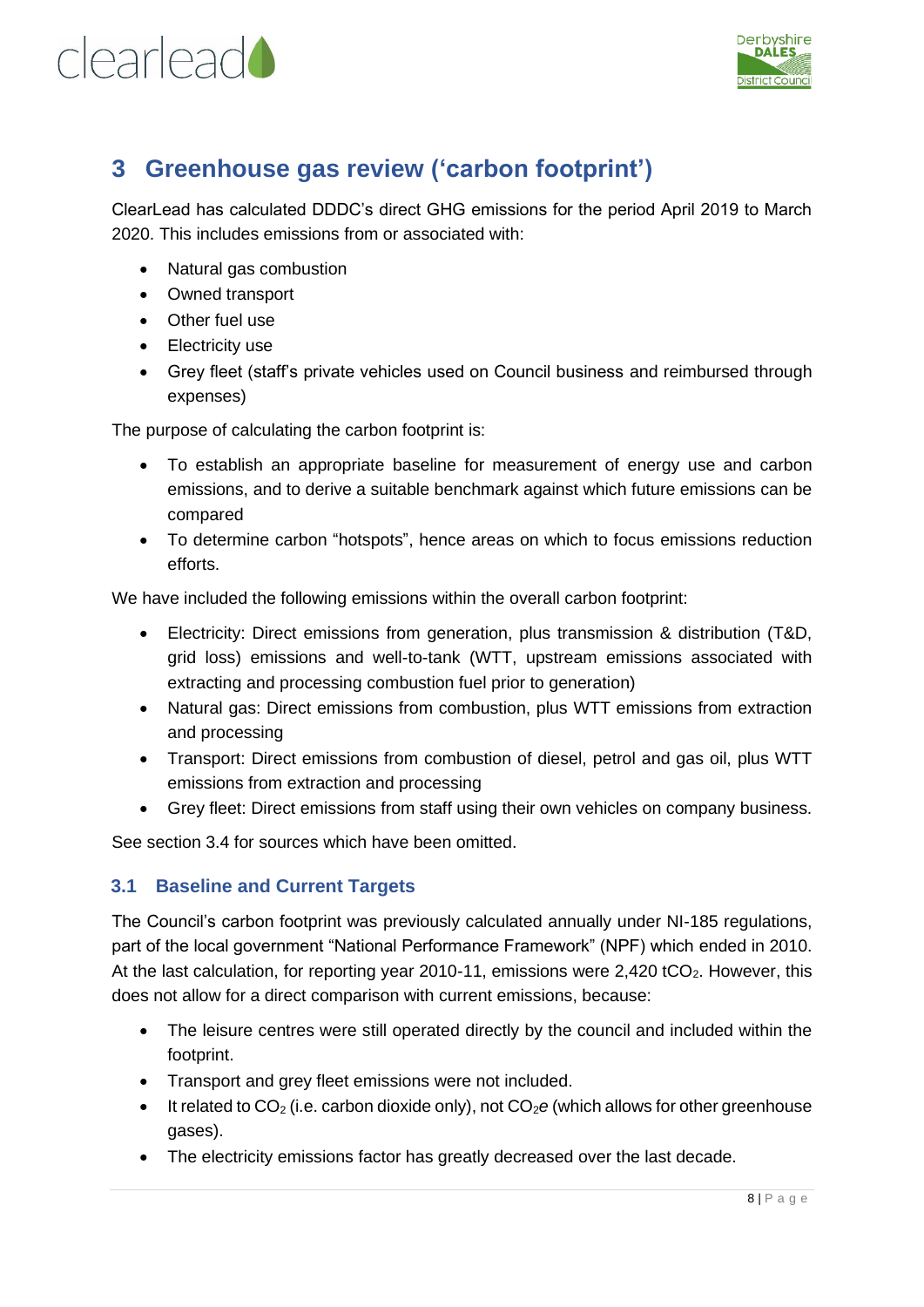



• The NI-185 only included direct emissions from electricity and gas, while it is now standard practice to incorporate indirect emissions.

For this reason, we suggest using the 2019-20 emissions as the baseline against which to track progress. To give a sense of current trajectory, we have also calculated approximate emissions for the financial years from 2016-17 (see section [3.6\)](#page-11-0), although owing to recent organisational changes this data is not directly comparable.

#### <span id="page-8-0"></span>**3.2 Benchmarks and Key Performance Indicators (KPIs)**

There are no known current official benchmarks or KPIs for local authority GHG emissions. A recent report<sup>2</sup> claimed that the average English council HQ building emits 1,234 tCO<sub>2</sub>e annually, which would put Matlock Town Hall  $(-140 \text{ tCO}_2e - \text{see section 3.3})$  well below average. However, it is not clear how this figure was arrived at, which type of authority it refers to, what sample size it is based on, or how it was calculated.

In our experience comparisons of GHG emissions with other organisations are not always useful, because it is not always clear what emissions are included and excluded, how they were calculated, and what assumptions were made. We therefore recommend that DDDC focuses on reducing its own emissions from its current baseline.

#### <span id="page-8-1"></span>**3.3 Results of carbon footprint**

DDDC's greenhouse gas emissions for the period April 2019 to March 2020 are given below.

| <b>Source</b>           | tCO <sub>2</sub> /yr | %     |  |
|-------------------------|----------------------|-------|--|
| Electricity             | 245.4                | 30.4% |  |
| Natural gas             | 170.5                | 21.1% |  |
| <b>Transport diesel</b> | 299.5                | 37.1% |  |
| Other fuels             | 59.3                 | 7.4%  |  |
| Grey fleet              | 31.9                 | 3.9%  |  |
| <b>Total</b>            | 806.6                |       |  |

**Table 1:DDDC's direct GHG emissions, 2019-20**



**Figure 1: Emissions breakdown**

<sup>2</sup> *Electrical Contractors Association survey, January 2020*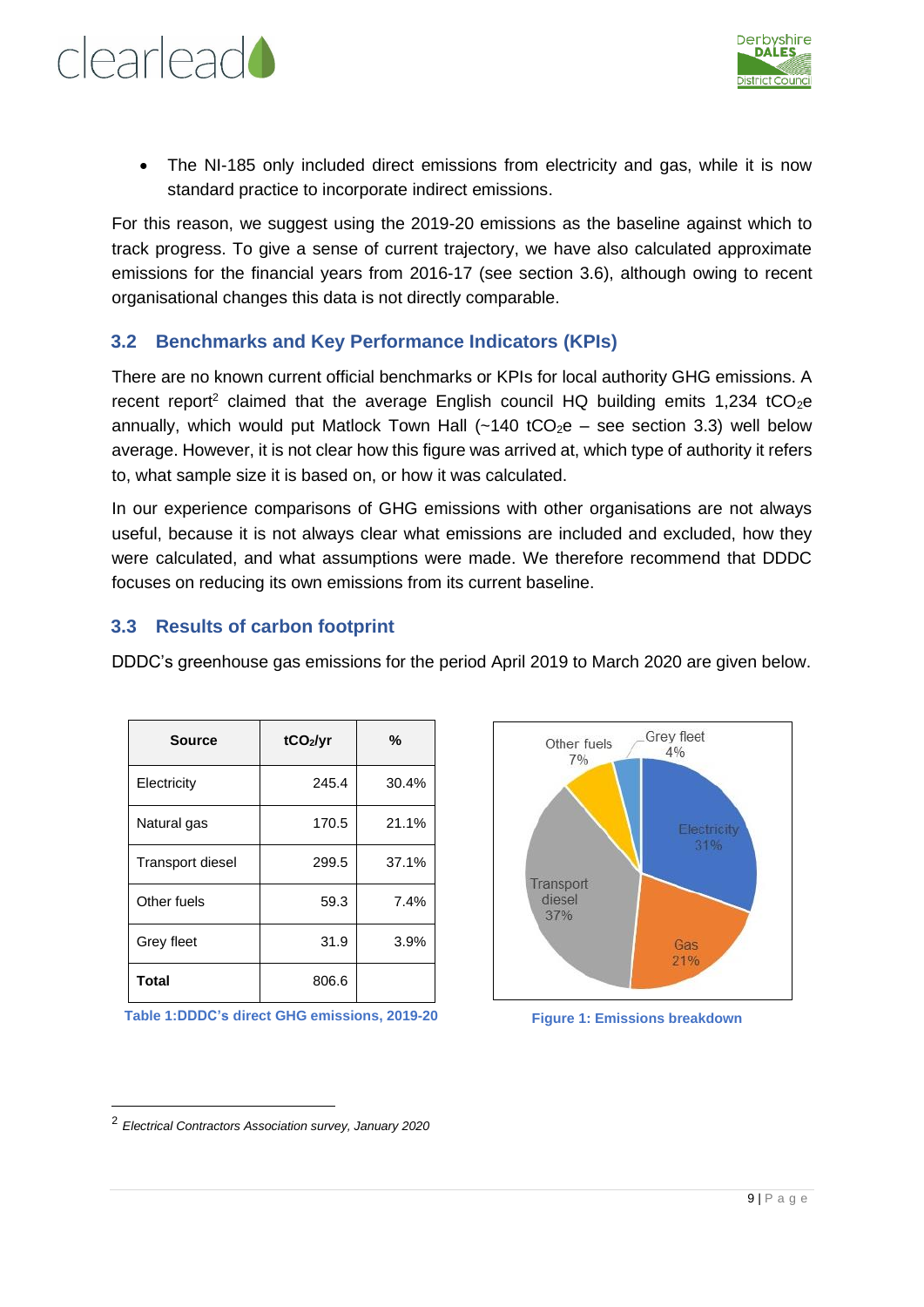



Transport diesel is the largest single emissions source, accounting for over a third of emissions. The next largest sources are electricity, contributing just over 30%, and gas (just over 21%). Other sources are relatively marginal.

The same data is shown in the table and chart below broken down by largest individual emissions sources.

| Source           | tCO <sub>2</sub> /yr | %     |
|------------------|----------------------|-------|
| <b>Town Hall</b> | 142.8                | 17.7% |
| <b>ABC</b>       | 103.7                | 12.9% |
| <b>Sweepers</b>  | 96.2                 | 11.9% |
| <b>Tippers</b>   | 69.7                 | 8.6%  |
| Refuse           | 21.6                 | 2.7%  |
| Other building   | 169.4                | 21.0% |
| Other mobile     | 203.28               | 25.2% |





Matlock Town Hall (comprising emissions from electricity and gas) is the largest individual contributor, with the Agricultural Business Centre second. Sweepers and tippers are the two largest vehicle categories.

#### <span id="page-9-0"></span>**3.4 Emissions by scope**

For convenience and clarity, GHG emissions are conventionally broken into 'scopes', according to how directly they come under the control of the reporting organisation. The scopes (as relevant to DDDC) are:

- Scope one (direct emissions):
	- o fuel combustion (transport fuels such as diesel or petrol; natural gas)
- Scope two ('purchased' emissions): electricity generation
- Scope three (indirect emissions):
	- o electricity transmission and distribution (grid losses)
	- o well-to tank (upstream emissions) for electricity and all fuels
	- o Grey fleet
- Outside of scopes: biogenic additions to forecourt fuel

The table shows DDDC's emissions broken down by scope.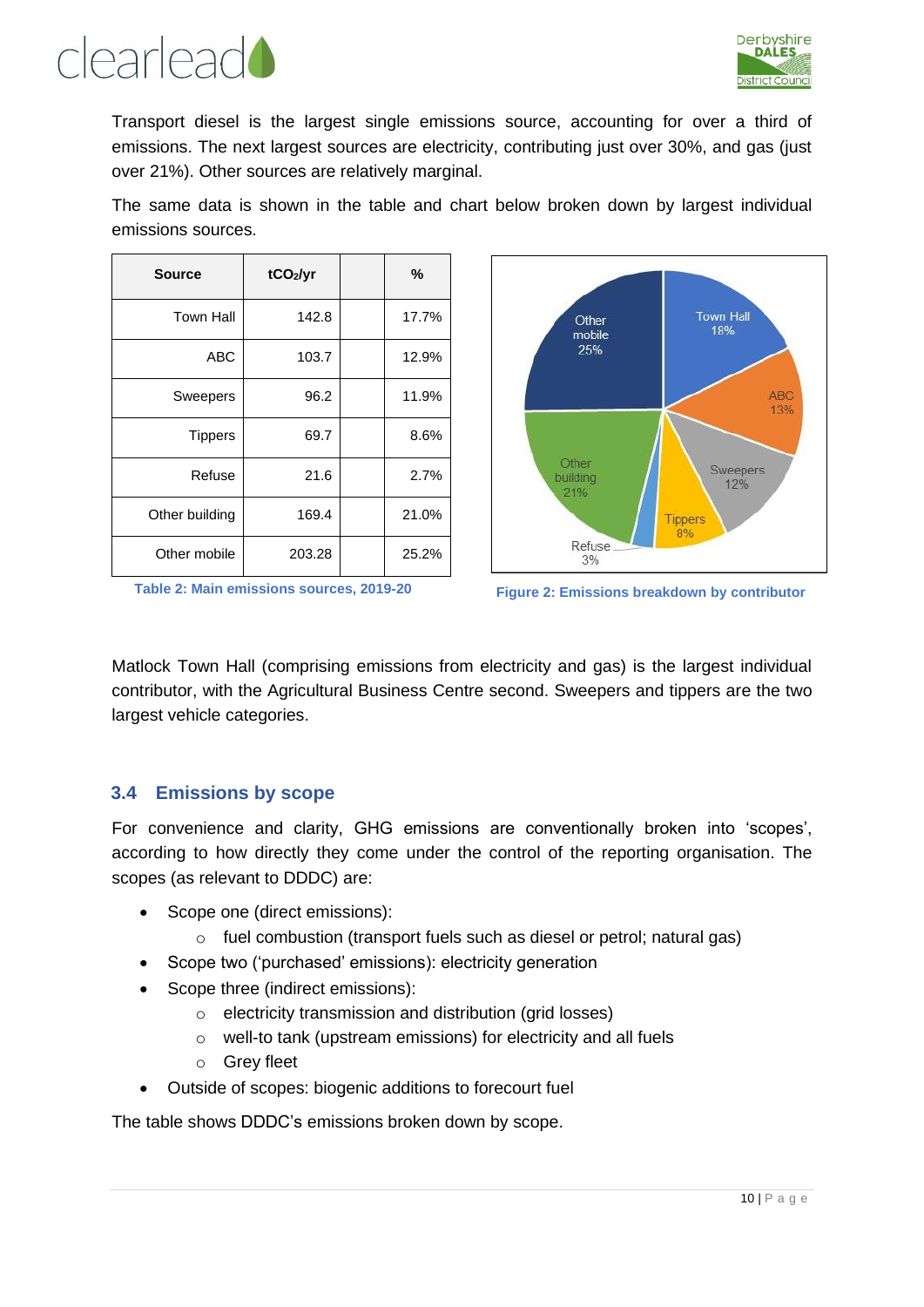



| <b>Scope</b>   | tCO <sub>2</sub> /yr | %    |
|----------------|----------------------|------|
| 1              | 432                  | 53.6 |
| $\overline{2}$ | 199                  | 24.6 |
| 3              | 166                  | 20.5 |
| Outside        | 10                   | 1.3  |
| <b>Total</b>   | 806.6                | 100  |

**Table 3: emissions by scope (2019-20)**

#### <span id="page-10-0"></span>**3.5 Omissions**

Emissions from refrigerant gases (known as F-gas, which would come under scope 1) are omitted as data was not available. These comprise fugitive emissions from leaks of refrigerant in cooling equipment. As this is restricted to small air-conditioning units at the Town Hall and in vehicles, these are likely to be minimal; however, we recommend that this data is collected for future monitoring and reporting.

Emissions associated with outsourced activities, including leisure centres and waste collection, are also excluded (see next section).

#### <span id="page-10-1"></span>**3.5.1 Leisure Centres carbon footprint**

The Council's four remaining Leisure Centres, while remaining under Council ownership, were outsourced for management purposes in summer 2018. Their emissions have therefore not been included in the data given above.

However, these emissions are still extant; and as to have any impact GHG reduction has to be global and holistic, we have calculated the approximate emissions from the Leisure Centres to provide context. In 2020, these were estimated at approximately 1,500 tCO<sub>2</sub>e, nearly twice as high as the entire remaining Council estate.

Although reducing and mitigating these emissions falls outside the remit of this report, we suggest that the Council work closely with the Centres' new operator to ensure that these emissions are addressed in addition to the emissions for which the Council is directly responsible.

#### <span id="page-10-2"></span>**3.5.2 Waste and recycling collection**

Many of the Council's waste collection activities are outsourced to Serco. Again, these emissions are not included in DDDC's direct carbon footprint given above. Data for the activities has not been made available and ClearLead therefore cannot calculate them; however, we recommend calculating and tracking emissions from outsourced activities in future to ensure that they are not overlooked. It is probable that Serco are already tracking this data, access to which should be requested and perhaps mandated in future contracts.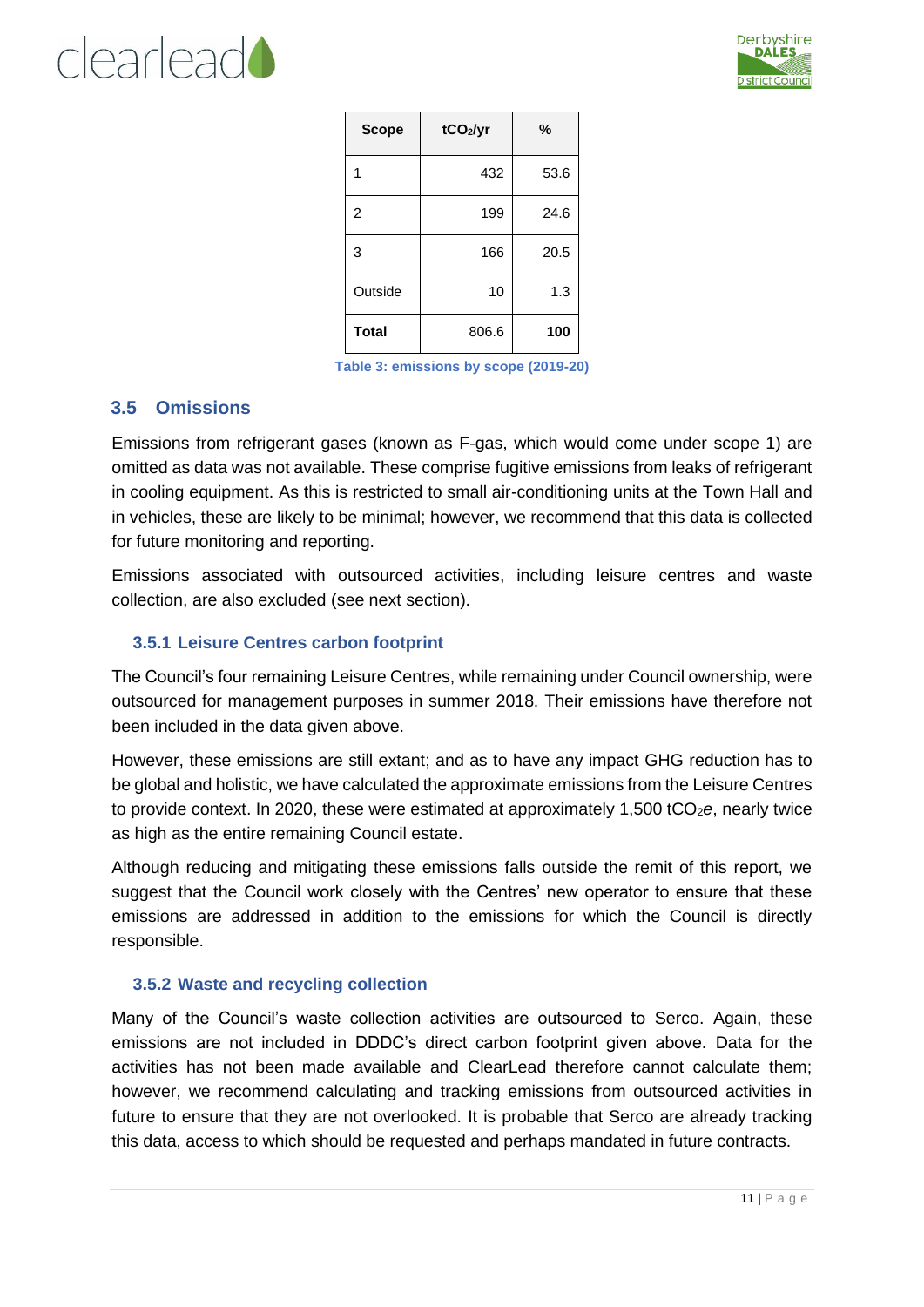

### clearlead

#### <span id="page-11-0"></span>**3.6 Emissions trend**

DDDC's direct greenhouse gas emissions have been on a sharp downward trajectory since 2016. There are two key drivers for this: the outsourcing of the Leisure Centres in summer 2018, which accounts for the majority of the fall, plus a sharp fall in the carbon intensity of grid electricity over this period (see section [3.7\)](#page-11-1).



DDDC previously reported its carbon footprint under the NI-185 scheme, which ended in 2011. This does not provide a useful comparison with the current footprint, owing partly to the Leisure Centre outsourcing and partly to the fact that NI-185 only accounted for electricity and gas, omitting transport and other emissions sources.

#### <span id="page-11-1"></span>**3.7 Grid decarbonisation**

The UK's grid electricity has steadily decarbonised over the last decade. This is owing to a shift in the grid mix (the balance of technologies used to generate power) from a fossil fuelfired base to a mix encompassing less coal and more renewable energy.

The chart below shows the GHG emissions factors of UK grid electricity since 2002.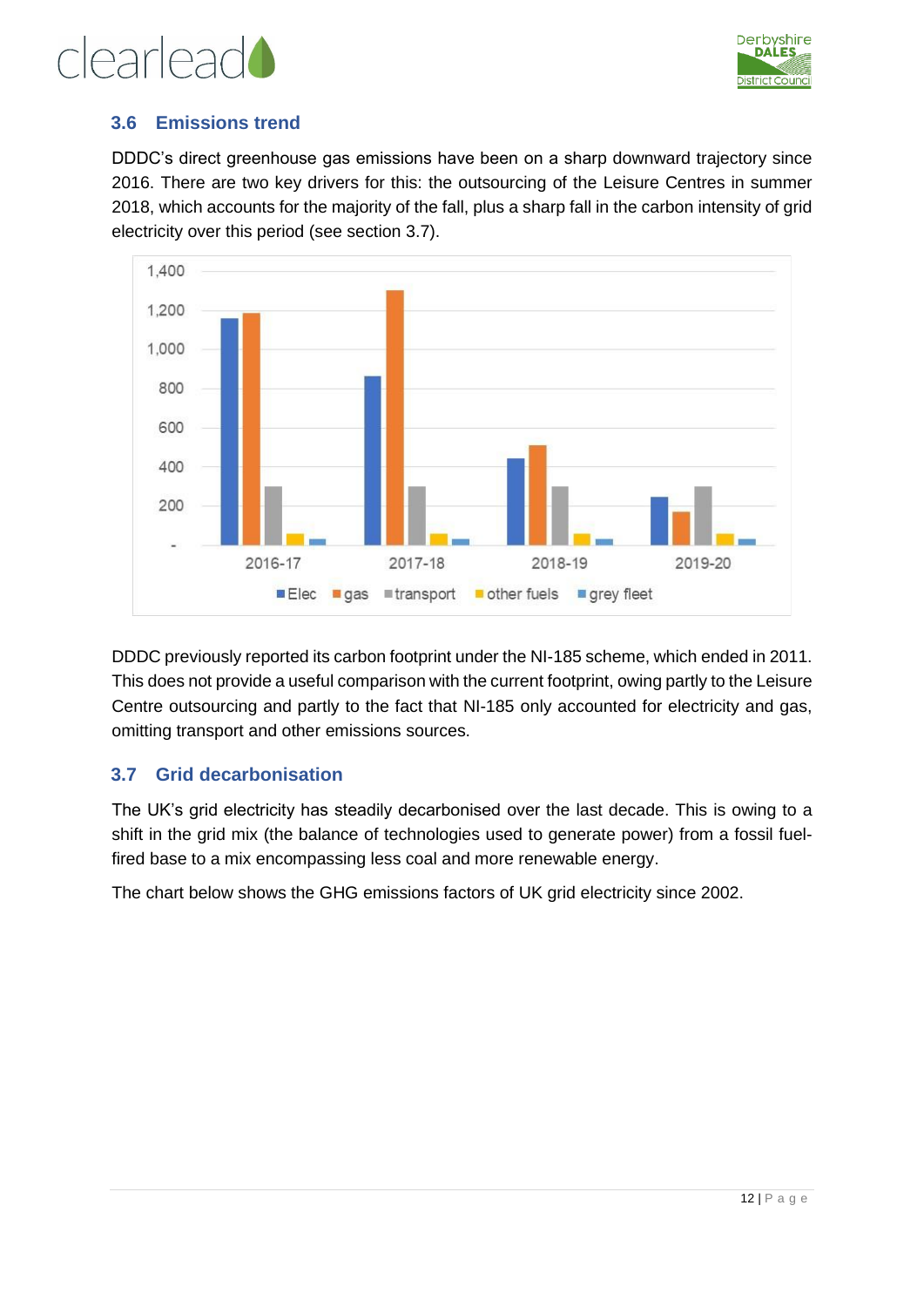





**Figure 3: UK grid electricity GHG intensity, 2002 to 2020 (kg CO2e/kWh)** 

This trend is projected to continue as coal generation goes offline and gas generation reduces over the next 15 years, to be replaced by more renewable energy generation and imports, and a proposed new nuclear power station building programme.

This reinforces why decarbonising heating and vehicle use is now, or is becoming, a lowcarbon option, as many combustion-based technologies have limited scope or feasibility for decarbonisation, especially over the short term.

#### <span id="page-12-0"></span>**3.8 Emissions forecast: "business-as-usual"**

The chart below shows a projection of DDDC's business-as-usual emissions, assuming no radical changes to the Council's estate, activities or vehicle use. This is based on constant GHG emissions factors for fossil fuels and BEIS's projected emissions factors for UK grid electricity (see above, section  $3.7$ )<sup>3</sup>.

*<sup>3</sup> BEIS' emissions factors are currently based on a two-year 'time lag' from real-time generation data (i.e. the 2020 emissions factor is based on UK generation in 2018). We have assumed the BEIS trajectory is followed from the current emissions factors.*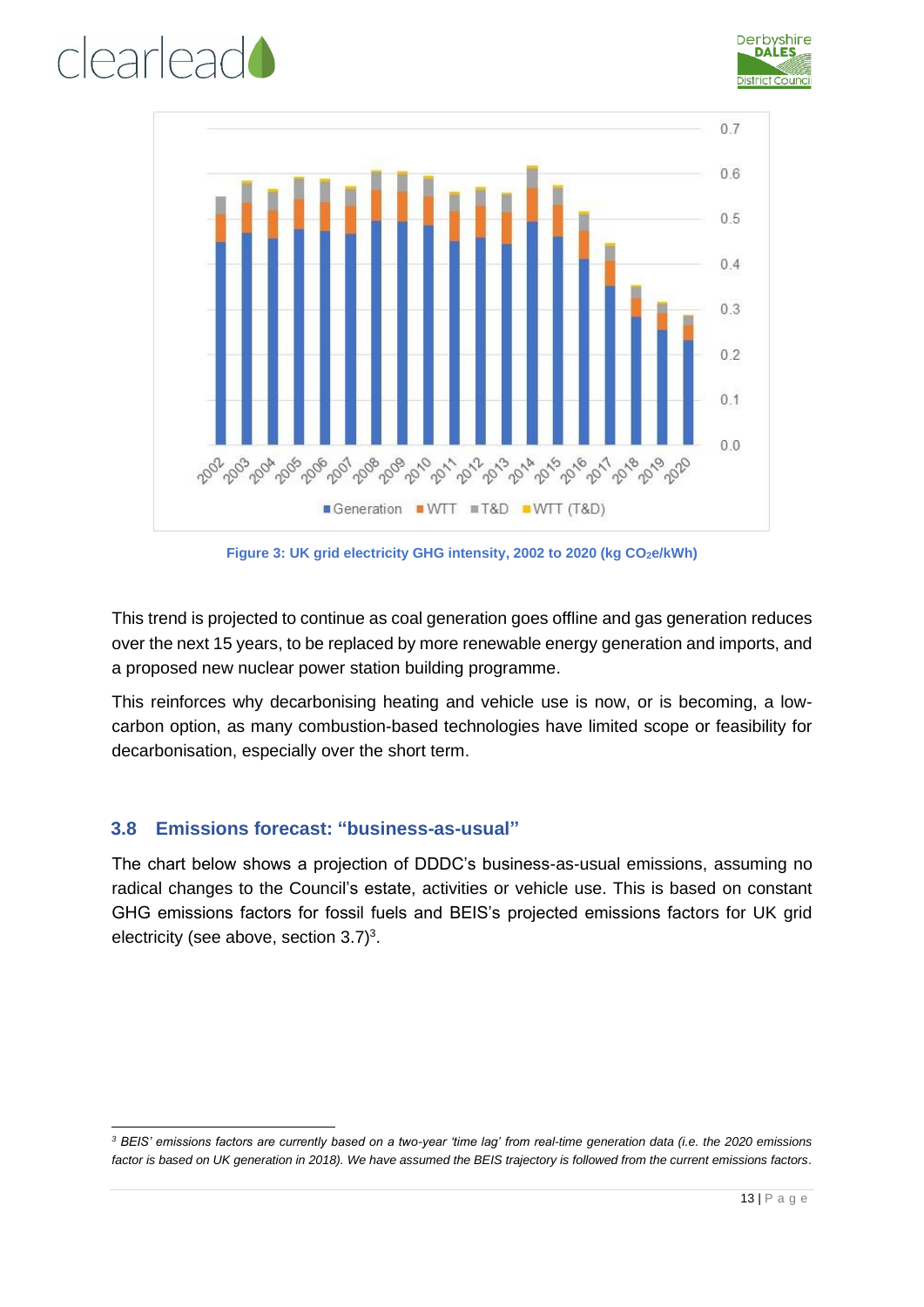![](_page_13_Picture_0.jpeg)

![](_page_13_Picture_1.jpeg)

![](_page_13_Figure_2.jpeg)

**Figure 4: DDDC's projected business-as-usual emissions (tCO2e), to 2029-30** 

The chart shows that over the Decade to 2030 DDDC's emissions would fall slightly under a business-as-usual scenario (i.e. using precisely the same amounts of energy as in 2019-20) owing to decarbonisation of the electricity grid (as forecast by BEIS – see above). As shown, without any action by the Council on energy and emissions management, emissions overall would fall from the 2019-20 value of just over 800 tCO<sub>2</sub>e to around 700 tCO<sub>2</sub>e by 2030, a decrease of 13%.

In Sectio[n 5](#page-15-0) we examine what the Council could achieve through proactive measures to further reduce energy use and GHG emissions to meet its net zero goal.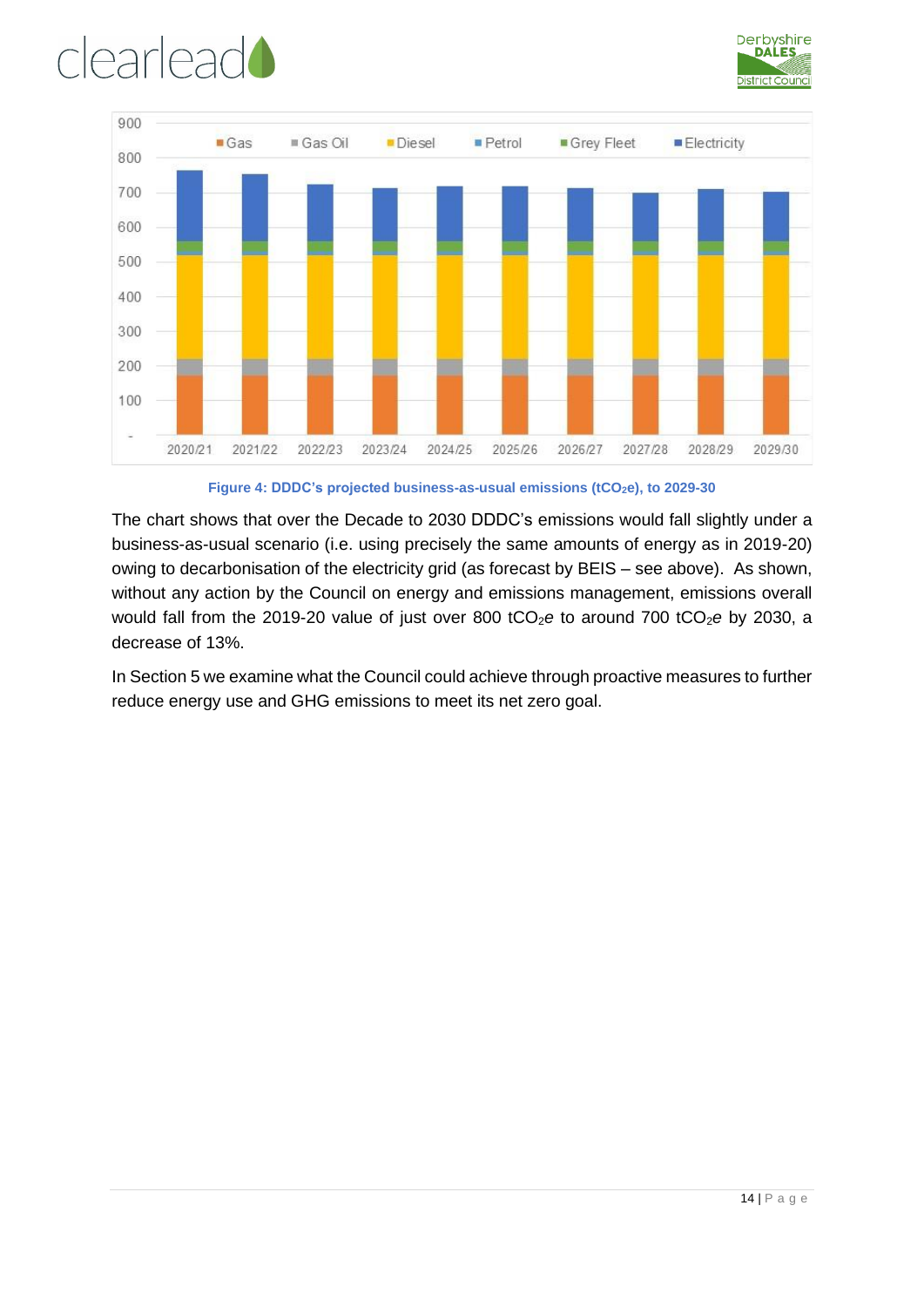![](_page_14_Picture_1.jpeg)

### <span id="page-14-0"></span>**4 Greenhouse gas objectives and targets**

#### <span id="page-14-1"></span>**4.1 The GHG reduction hierarchy**

The council's goal is net zero by 2030. There are typically four stages to a GHG reduction project:

1. Emissions reduction

This typically includes lower overall energy use (for example, by improving energy efficiency in buildings or vehicles) and switching to more efficient or less polluting energy sources (for instance, replacing diesel vehicles with electric equivalents). More radical options might include projects such as building stock replacement. The key options available to DDDC are explored in Sections [5.1.1](#page-15-2) and [5.1.2.](#page-17-0)

2. Low-carbon generation

Options such as solar PV, wind turbines and biomass boilers to replace higher-carbon intensity energy sources with low-carbon or renewable equivalents. While these can greatly reduce emissions, they can be restricted by land and space availability as well as planning and cost constraints. The options available to DDDC are discussed in Section [5.1.3.](#page-17-1)

3. Carbon sequestration

This entails 'sucking up' carbon from the atmosphere and storing it. A typical example is treeplanting: trees absorb  $CO<sub>2</sub>$  as they grow, and 'store' it until the tree dies. This can be a useful means of achieving moderate emissions reduction. This is outlined in Section [6.](#page-29-0)

4. Carbon offsetting

Offsetting unavoidable emissions by funding projects that will lead to equivalent GHG reductions elsewhere is the final stage of the net zero process. Theoretically simple, it can have significant cost implications, especially where local or UK-based projects are used. This is discussed in Section [6.](#page-29-0)

Beyond the overall goal of net zero by 2030, to track progress it is valuable to have milestones in the intervening years. This is discussed in section [5.3.](#page-24-0)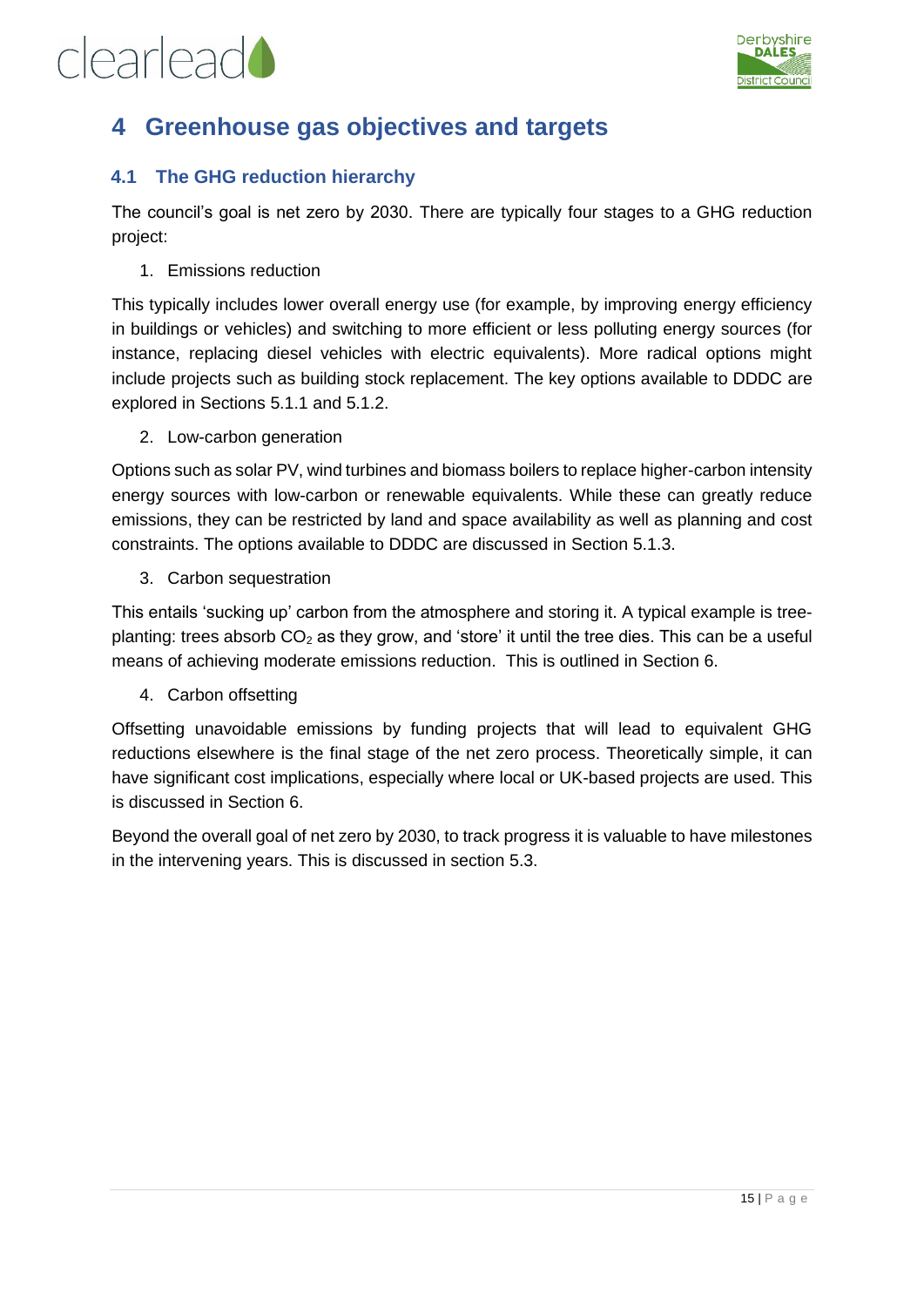![](_page_15_Picture_0.jpeg)

![](_page_15_Picture_1.jpeg)

### <span id="page-15-0"></span>**5 GHG reduction opportunities**

#### <span id="page-15-1"></span>**5.1 DDDC's key GHG reduction opportunities**

In this Section, which encompasses stages one and two of the GHG reduction hierarchy set out in Section [4.1](#page-14-1) above, we discuss the projects and opportunities available to reduce DDDC's GHG emissions.

#### <span id="page-15-2"></span>**5.1.1 Energy efficiency**

There is undoubtedly scope to improve DDDC's energy efficiency. Suitable measures may include better energy management, the implementation of staff training and awareness, and investment in energy efficiency measures such as insulation, more efficient lighting and controls, and more efficient boilers.

ClearLead conducted a high-level energy assessment of key buildings within DDDC's estate. We identified measures which we estimate could reduce the Council's overall current electricity use by around 15% by 2023, and its gas use by around 5% by 2021. These estimates are based on ClearLead's observations made during the assessment and our experience of identifying and implementing energy efficiency programmes in similar organisations and building types. The measures envisaged are basic good practice which could normally be expected to have a simple payback of three years or less, but do not include higher costs measures such as the installation of double-glazing at the Town Hall, which would produce additional energy savings, albeit at significant extra cost. Measures such as this are considered to be more asset renewal-based, and should be considered as part of any potential future refurbishment.

The key measures to explore further are summarised in Table 4 below. The list is not exhaustive; a detailed survey of DDDC's estate is likely to add opportunities and enable more detailed prioritisation. Due to the ongoing Covid-19 outbreak and budget limitations a detailed energy survey was not considered practicable within this project, but should form part of any detailed work on implementation of the strategy that follows). More details about the identified opportunities, and the underlying figures, are given in the spreadsheet within the accompanying spreadsheet.

| <b>Site</b>             | <b>Opportunity</b>                                                                                                                                          |
|-------------------------|-------------------------------------------------------------------------------------------------------------------------------------------------------------|
| <b>WCs</b>              | Replace any residual fluorescent lighting with LED & occupancy detection<br>controls                                                                        |
| <b>Cricket Pavilion</b> | New gas-fired boiler: consider electric (air source heat pump) alternative. Install<br>LED lighting with occupancy detection controls                       |
| Agricultural            | Replace any residual lighting with LED.                                                                                                                     |
| <b>Business Centre</b>  | Consider replacing gas-fired radiant/convective heating with air source heat<br>pump if possible. Potential for PV on roof (~2,300m <sup>2</sup> SW-facing) |
| Darley Dale Depot       | Replace any residual non-LED lighting with LEDs.                                                                                                            |
|                         | Consider replacing gas-fired convector heater with air source heat pump.                                                                                    |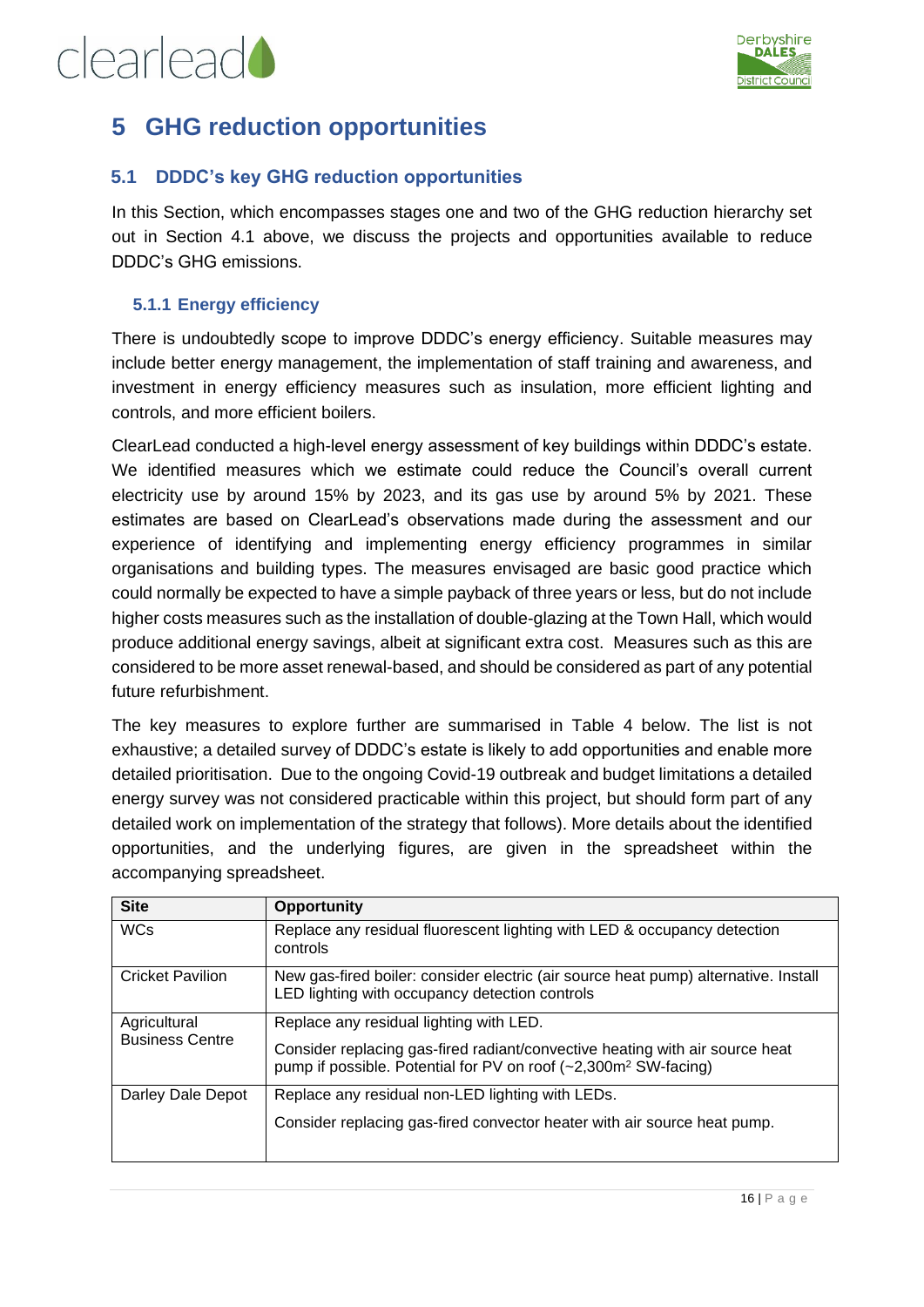![](_page_16_Picture_0.jpeg)

![](_page_16_Picture_1.jpeg)

|                    | Replace gas-fired heating in offices, mess room, locker rooms with air source<br>and/or electric radiator panels.<br>Potential for PV on roof $(-380 \text{ m}^2 \text{ SE-facing})$                                                                                                                                                                           |
|--------------------|----------------------------------------------------------------------------------------------------------------------------------------------------------------------------------------------------------------------------------------------------------------------------------------------------------------------------------------------------------------|
| Matlock Town Hall  | Check roof above Council Chamber and 1900s building for insulation and apply<br>to latest standards if not present.                                                                                                                                                                                                                                            |
|                    | Consider replacing single-gazed windows to modern double glazed units (not<br>included in costs).                                                                                                                                                                                                                                                              |
|                    | Consider replacement of gas-fired boilers with biomass boiler. Container unit<br>could be located in car park and piped via basement boiler room to local boilers<br>with heat exchanger interface. There is an opportunity to do this at marginal cost<br>as two of the three older boilers have failed and were due to be replaced in the<br>summer of 2020. |
| Ashbourne Depot    | Convert any residual non-LED lighting to LED                                                                                                                                                                                                                                                                                                                   |
| All occupied sites | There is typically scope for increasing energy efficiency via optimised controls<br>and housekeeping in conjunction with occupant behaviour change.                                                                                                                                                                                                            |
|                    | Any residual non-LED lighting should be replaced with LED lighting and<br>occupancy controls fitted where appropriate.                                                                                                                                                                                                                                         |

**Table 4: Building-related energy efficiency opportunities (summary)**

Indicative energy savings from these measures have been used to model carbon reductions from energy-efficiency measures, which are set out in Section [5.5.](#page-26-0)

In addition, there are hypothetical newbuild and major refurbishment opportunities to reduce emissions through design features such as super-insulation to reduce heating and cooling loads, passive ventilation, high efficiency HVAC (heating, ventilation and air conditioning) systems, LED lighting and improved building controls/automation. Any major refurbishments – such as the mooted Bakewell recreation ground WC being converted to a café, or the possible redevelopment of the Ashbourne pavilion – should be taken as an opportunity to maximise energy efficiency and to decarbonise heating and energy supply through buildingintegrated renewable energy systems.

An alternative to improvements to the Town Hall, which would offer a major potential carbon reduction opportunity, would be to move the Council's HQ operations from Matlock Town Hall to a purpose-built site built to best-practice, low-energy/carbon specifications. This has already been mooted withing DDDC and could be a joint venture with Derbyshire County Council to defray costs. As a major capex and organisational project, this sits outside the scope of this report and has not been considered in further detail; however, we recommend further investigation, as the Town Hall accounts for 18% of DDDC's direct GHG emissions including a high proportion of its gas use (see next section). Note that this would not preclude the biomass boiler replacement mentioned below, as the boiler would most likely be a containerised packaged unit and could be moved to the new building if required. Similarly, significant insulation improvements and installing double-glazing in the 1970s and 80s sections of the Town Hall, while increasing energy savings, would also add considerable capital costs for relatively small gains.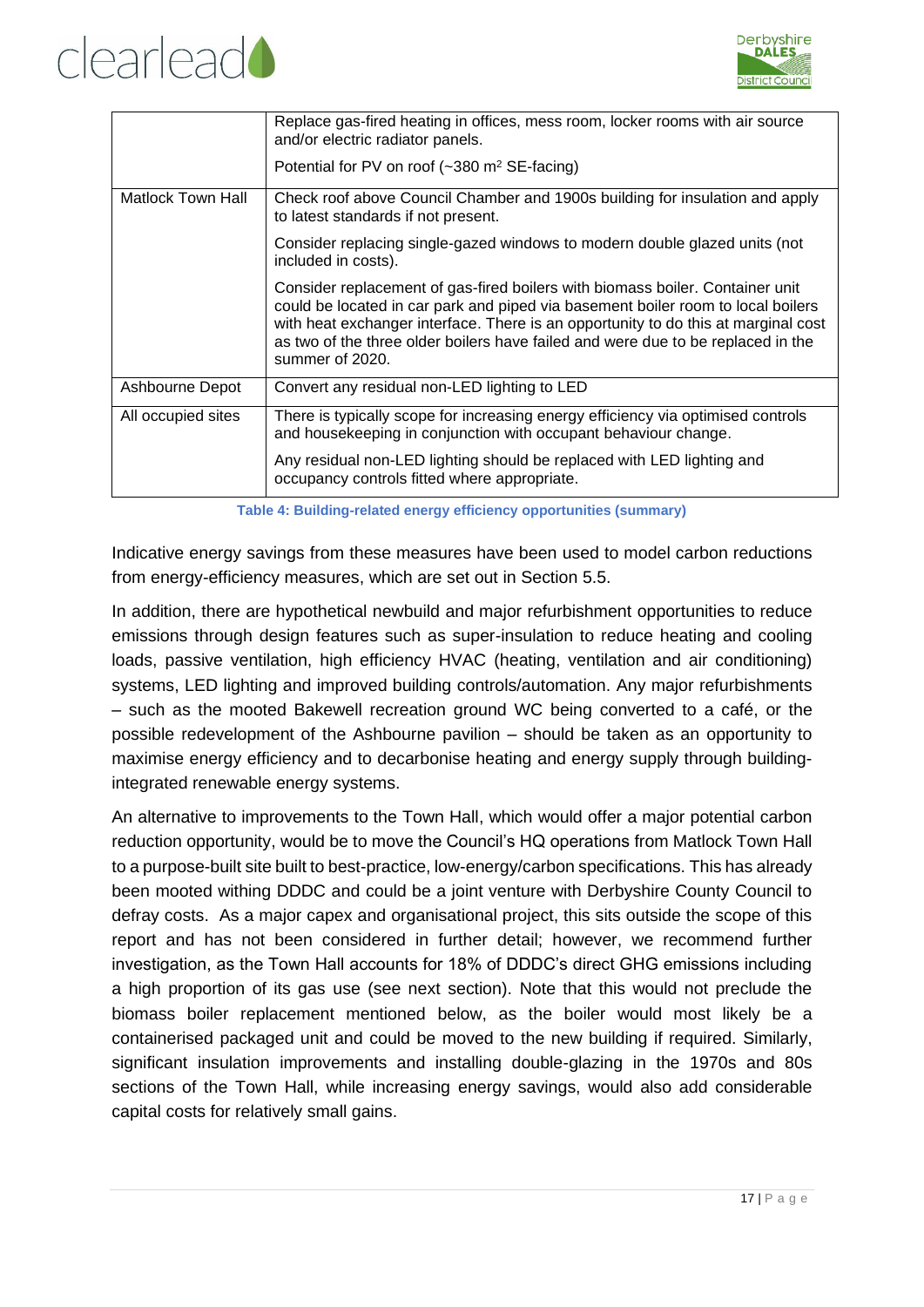![](_page_17_Picture_1.jpeg)

#### <span id="page-17-0"></span>**5.1.2 Electrification and decarbonisation**

This entails a shift to lower-emissions energy sources for heating, such as replacing gas heating with biomass or electric equivalent. (This does not include vehicle electrification, which is discussed separately below.)

It might be technically viable to decarbonise heating in several buildings, including Bakewell Pavilion, Northwood Depot, and the Agricultural Business Centre (ABC) in Bakewell (air source heat pumps), and Matlock Town Hall (with a biomass boiler). Bakewell ABC may prove problematic technically owing to the open nature of much of the site, meaning that it may be preferable to either switch to electric radiant heaters, or even simply to retain the existing gasfired system (the site's heating is said to be only used for a few hours a week, so the GHG impact is relatively small), or even to consider the viability of not heating the space at all.

The Town Hall biomass project deserves rapid consideration as the site's current boilers require replacement, probably within the next 12 months. The project has high carbon saving potential (the site is by far the Council's largest consumer of gas), but we strongly recommend exploring other options that may see a reduction in heating requirement – such as improved insulation and double-glazing – *before* committing to a like-for-like boiler replacement, to avoid wasting money on a boiler that may turn out to be oversized. Note that the current state subsidy scheme, known as Renewable Heat Incentive (RHI), which would be critical to the payback of this project, closes to new applicants from April 2021, meaning that the project would need to be approved by Ofgem by this date. This would then provide a guaranteed revenue for 20 years.

#### **Costs**

Most of these projects are unattractive in terms of simple financial payback, and will require additional justification criteria. An approximate estimate for the biomass boiler project at Town Hall is £175k, at a significant marginal cost of perhaps £143k over a like-for-like fossil fuel replacement, with a simple payback of around 15 years. The heat pump projects would range in cost from £5k to £30k and again would see paybacks, if at all, of over ten years.

#### <span id="page-17-1"></span>**5.1.3 Low-carbon electricity generation**

This entails deployment of renewable energy generation technology such as solar photovoltaic (PV) arrays or wind turbines. This is a process sometimes known as 'insetting' (for 'internal offsetting'), as it enables an equivalent displacement of emissions from within the organisation's boundaries.

#### **Solar PV generation**

ClearLead identified two potential 'phases' of PV: smaller roof-mounted projects; and major ground-mounted projects. A third category, car park-mounted PV, is discussed separately below at the request of the CCWG.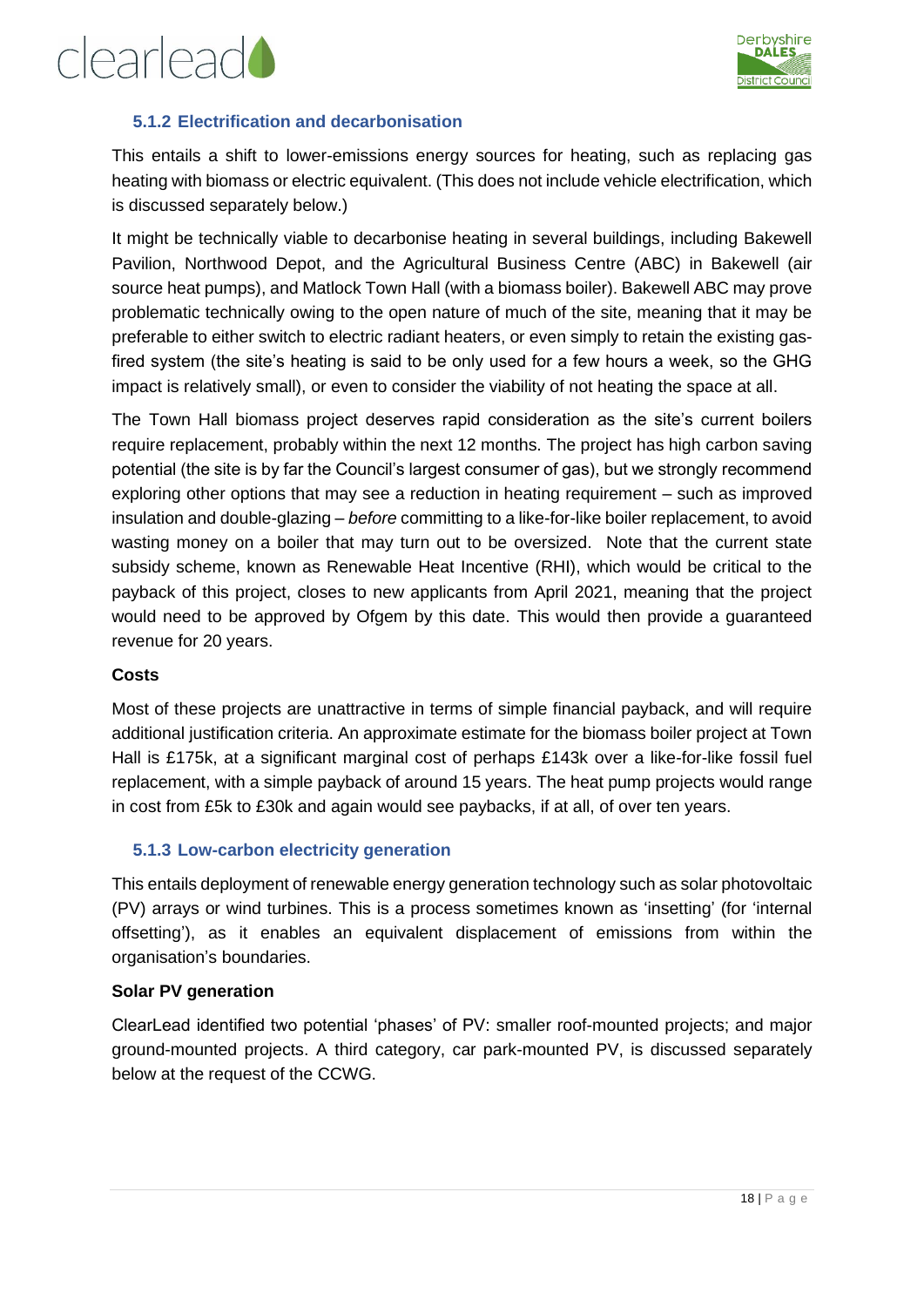![](_page_18_Picture_1.jpeg)

We have used our experience in conjunction with industry benchmarks and supplier budget cost estimates to assess indicative costs, based on £700/kW peak<sup>4</sup> (kW<sub>peak</sub>) for groundmounted array, and £750/kW<sub>peak</sub> for roof-mounted arrays (both costs assume grid connections are relatively straightforward; complications such as needing to install a substation for a ground-mounted system could add significant costs).

The two most obvious sites for roof-mounted PV (aside from Matlock Town Hall, which already has a small PV array) are the Northwood Depot and the Bakewell Agricultural Business Centre (ABC) both of which have reasonably-sized available rood space with a southerly aspect.

Ground-mounted installations are more attractive; however, these pose a problem in that the location of available ground is not necessarily in the same location as the user of the electricity. In this case it is possible to export the electricity into the electricity grid and use a commercial/legal arrangement known as 'sleeving' to extract it elsewhere at the point of use.

Possible sites for ground-mounted arrays are listed below<sup>5</sup>. In our opinion Watery Lane, Ashbourne, should be a priority, as this is largely hidden from view, appears to be unsuited to alternative development, is surrounded by partially industrial land, and owing to the presence nearby of a waste water treatment plant operated by Severn Trent Water will have a substation to hand, making grid connection relatively straightforward. An array here could be sized at up to 2,000 kW<sub>peak</sub> and could generate around 1.65m kWh a year, enough to 'inset' nearly all of DDDC's residual emissions (see section [5.5\)](#page-26-0). As the location may be subject to a restrictive use covenant from Nestle, the site's previous owners, this would need to be addressed. Other potential sites include Edge View at Stoney Middleton, sufficiently large to accommodate a 2.5 MWpeak system, and various smaller sites. Any combination of sites achieving a comparable level of generation would have the same overall carbon-reduction impact.

The simple payback for the ground-mounted arrays is estimated at 7.3 years, rising to 7.9 years for roof-mounted arrays owing to slightly higher typical installation costs. Note that all figures below are high-level estimates subject to confirmation via a full feasibility study.

| Location                     | <b>Type</b> | Yield<br>MWh/yr | <b>Savings</b><br>£k/yr | Capex<br>£k | <b>GHG saved</b><br>tCO <sub>2</sub> e/yr |
|------------------------------|-------------|-----------------|-------------------------|-------------|-------------------------------------------|
| <b>Bakewell ABC</b>          | Roof        | 491             | 59                      | 433         | 141.5                                     |
| Darley Dale Depot            | Roof        | 39              | 4.6                     | 34          | 11.1                                      |
| Allen's Hill, Cromford       | Ground      | 92              | 11                      | 87          | 26.5                                      |
| Edge View, Stoney Middleton  | Ground      | 1,990           | 239                     | 1.9         | 573.1                                     |
| Thorncliffe Ave, Darley Dale | Ground      | 477             | 57                      | 451         | 137.5                                     |
| Watery Lane, Ashbourne       | Ground      | 1,648           | 198                     | 1.5         | 475.0                                     |
| Griggs Gdns, Wirksworth      | Ground      | 158             | 19                      | 149         | 45.6                                      |
| Total                        |             | 4,894           | 587                     |             | 1,410.2                                   |

*<sup>4</sup> The size of solar PV systems is expressed in "kilowatts peak" (kWpeak), the theoretical rate at which they could generate energy at peak performance on a sunny day*

*<sup>5</sup> Wash Green, Wirksworth, has been omitted as it appears to be a wooded site.*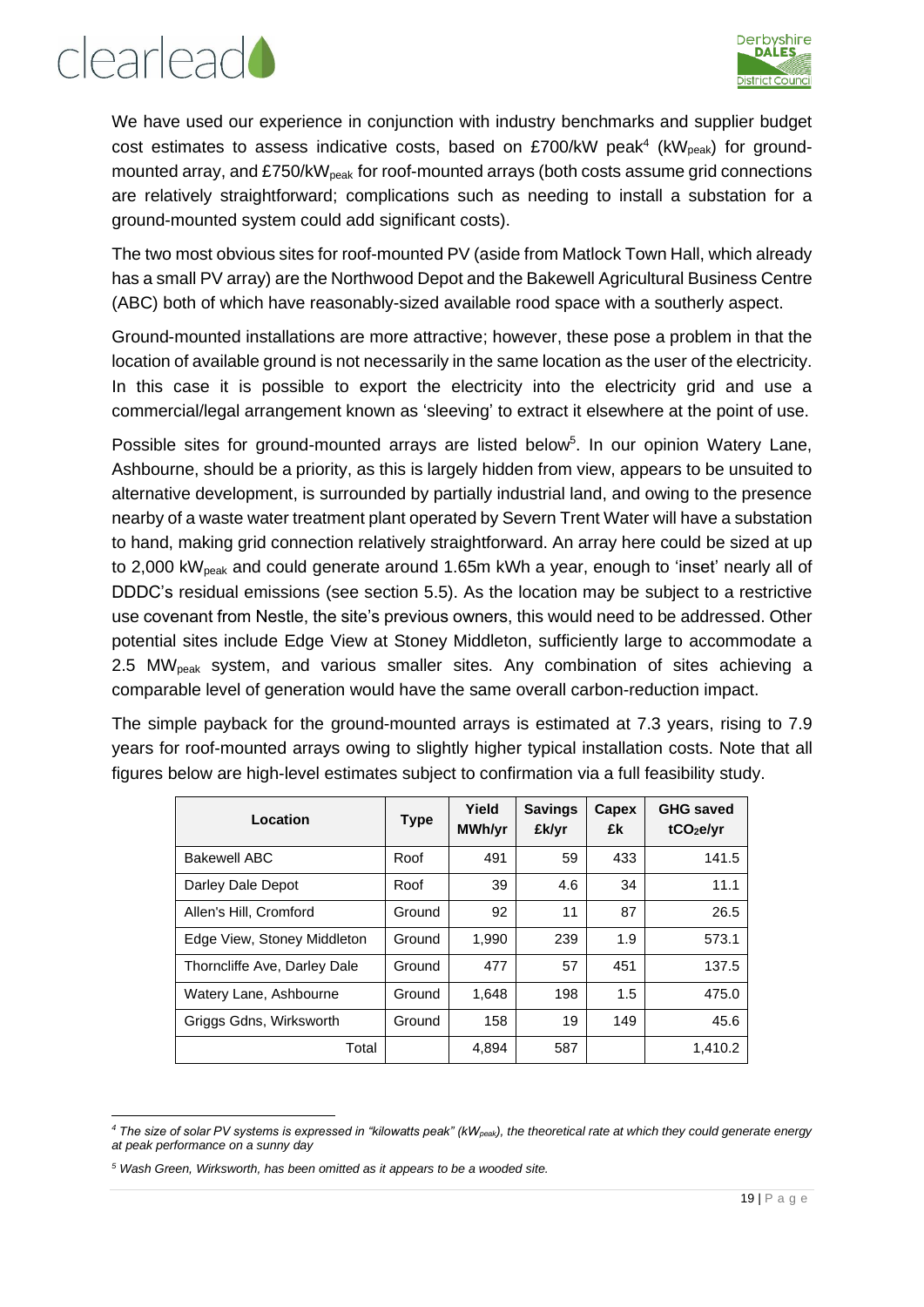![](_page_19_Picture_0.jpeg)

![](_page_19_Picture_1.jpeg)

#### **Table 5: DDDC land holdings**

Note that the 'GHG saved' column assumes current (2020) grid electricity emissions factors. This value will decrease annually in line with forecast UK grid decarbonisation (see section [3.7\)](#page-11-1).

#### **Car park PV**

In addition, the Council's Climate Change Working Group requested that car-park-mounted PV arrays be considered: these are effectively PV panels mounted on frames above car park areas, allowing dual use of the same area.

This option carries a significant cost premium owing to the substantial additional engineering work required in building the steel frameworks, with a typical cost around £1,100 per  $kW<sub>peak</sub>$ . Using indicative costs and benefit data, this gives a typical payback of 11.5 years. (There may be additional costs for car park arrays around insurance and liability, owing to the facts that people and vehicles will necessarily need safe access to the space underneath them, and that protection from vandalism may be an additional requirement. These have not been included.)

Car park PV may have some additional attractions in providing shelter and shade for parked cars, as well as lending itself to future electric vehicle charging.

We estimate that there may be space for additional (or contingent) total PV arrays of  $>$ 23,000m<sup>2</sup> giving a theoretical capacity of 3,700 kW<sub>peak</sub> and an annual electricity yield of nearly 3m kWh, at an approximate cost (although see the caveat above around possible additional costs) of just over £4m. As above, an indicative simple payback period would be over 11 years. Just five of the larger car park sites<sup>6</sup> would account for nearly 40% of the available area and potential capacity. The overall potential car park PV benefits, and those from the five key sites alone<sup>6</sup> , are shown below in Table 6.

| <b>Site</b> | Net area<br>m <sup>2</sup> | <b>Size</b><br>kWp | Yield<br>kWh/yr | <b>GHG</b><br>saving<br>tCO <sub>2</sub> /yr <sup>**</sup> | Capex     | <b>Savings</b><br>£/yr*** | <b>Simple</b><br>payback<br>vrs |
|-------------|----------------------------|--------------------|-----------------|------------------------------------------------------------|-----------|---------------------------|---------------------------------|
| All sites   | 23,152                     | 3.718              | 2.951.906       | 585                                                        | 4,090,187 | 354.229                   | 11.5                            |
| Key sites*  | 9.010                      | .447               | 1,148,785       | 228                                                        | 1,591,767 | 137,854                   | 11.5                            |

**Table 6: solar PV capacity at DDDC's land holdings**

#### *Notes*

*\* As listed in the footnote below*

*\*\* At 2020 carbon intensity. This will decrease over time as grid electricity decarbonises. \*\*\* At current electricity prices. Savings are likely to improve as electricity costs rise* 

Note that some types of solar PV panel, notably crystalline panels, can have significant 'embodied carbon' – that is, the panel manufacturing process itself generates significant GHG emissions. Although this issue falls outside the scope of this report, we recommend further investigation at the feasibility stage to determine the lowest-carbon option.

*<sup>6</sup> Cokayne Avenue and Shawcroft Park Road in Ashbourne, Bakewell ABC, plus ARC Leisure and The Station in Ashbourne. These are the Council's five largest car park sites aside from Fishpond (overspill), which has been excluded as it occupies green space next to a lake and may therefore be considered unsuitable for development.*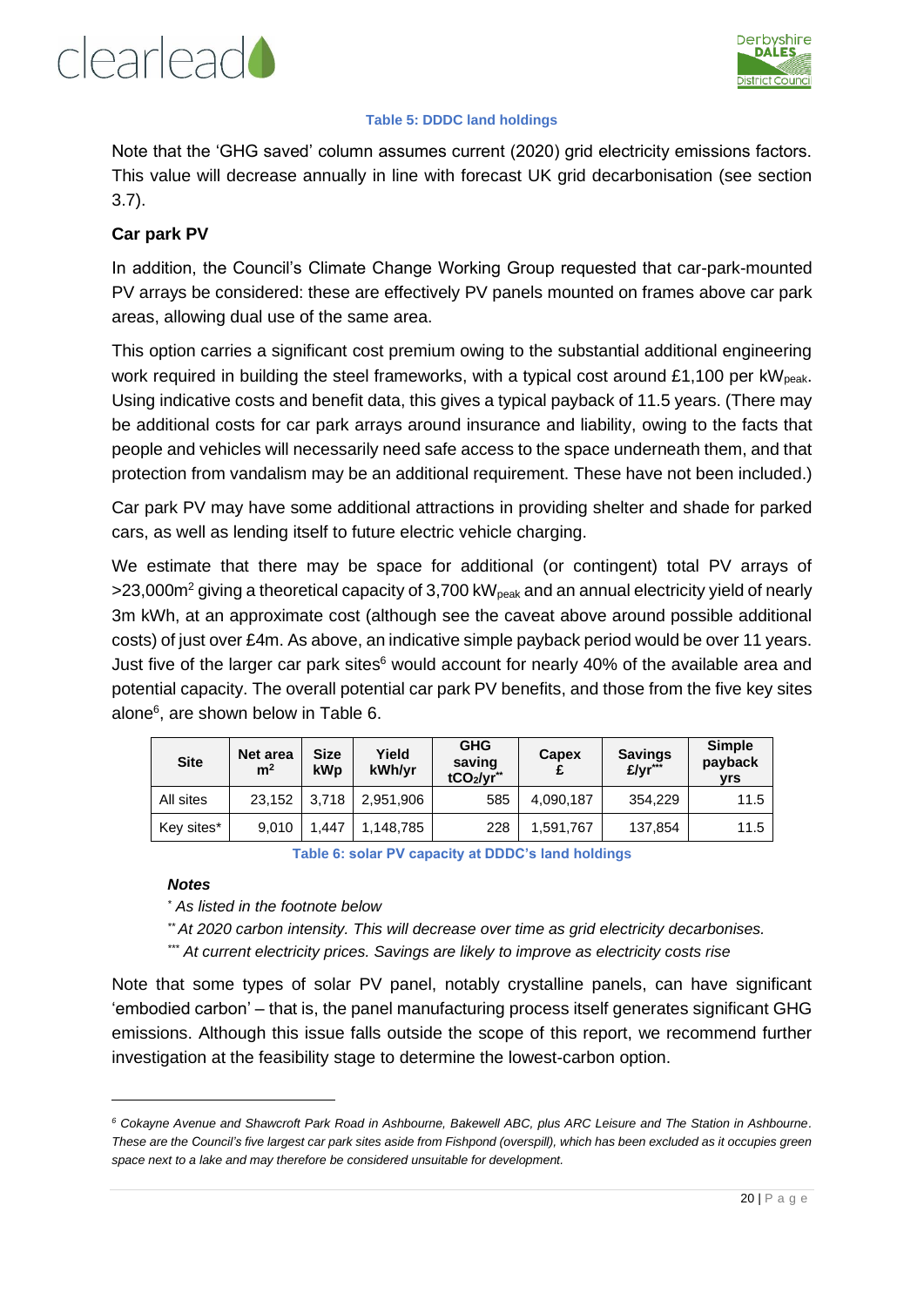![](_page_20_Picture_0.jpeg)

![](_page_20_Picture_1.jpeg)

#### **Wind generation**

We understand from discussions with the Council's Climate Change Working Group that wind turbines are politically sensitive in the Council and their installation is unlikely to be considered. We have therefore not carried out a detailed assessment. However, for context, we note that installing turbines would realistically allow a cost per kWh of electricity generated comparable to ground-mounted solar PV, or around a third cheaper than 'car park' PV. In holistic terms it is possible that a mix of wind and solar generation is the most effective option, as this would allow generation beyond the hours of daylight. Note too that wind turbines generally have a significantly smaller carbon footprint from manufacturing than monocrystalline PV panels.

Finally, for all renewables installations above approximately 4kW, permission is needed from the Distribution Network Operator before connecting to the grid. We suggest exploring this issue in the first instance owing to the importance of renewable electricity generation to DDDC's net zero pathway.

#### **Funding renewables projects**

There are two main options for funding renewables projects. The first, simplest and most costeffective method is direct investment: the Council pays for installation and associated costs (such as grid connection) up front, and then enjoys cheaper electricity. Where PV installations are remote from the Council's users, grid transmission and distribution (T&D) costs would still need to be paid, which might represent around a third of market costs, meaning that the electricity might be provided for perhaps 4p/kWh. Where building mounted systems are deployed, or car park systems adjacent to DDDC-owned buildings, the electricity can be supplied directly to the building without use of the grid, an arrangement colloquially known as "behind the meter" as all costs associated with distribution are avoided. The cost savings are at the full rate paid by DDDC. In all cases, any surplus electricity generated could be sold to the grid, typically at around 5p/kWh. As this does not offer a particularly attractive financial return, it would be preferable to size installations in line with anticipated demand, and to use a sleeving arrangement to use the electricity elsewhere. An alternative approach might be to deploy battery storage to enable surplus electricity generated to be used at different times of the day, such as overnight.

The second funding option is to consider a Power Purchase Agreement (PPA). This would entail finding a PV installer/developer and/or external investor to build and own the installation, with the Council guaranteeing to purchase the electricity at an agreed price over a set period, thus insulating the Council from future electricity price rises (under a PPA cost rises are typically linked to an inflation index such as RPI). As well as the agreed unit cost, the Council would also need to pay T&D charges under a "sleeving" arrangement. A PPA would have the advantage of eliminating the need for significant capital expenditure, but would see lower electricity costs savings – possibly even cost-neutral, although there would be a strong decarbonisation benefit, in addition to a level of assurance against future price rises.

We estimate that electricity equivalent to the Council's annual requirement, plus the surplus required to offset its residual emissions, could be self-generated with an investment of £1.6m in ground-mounted arrays. This is liable to significant variation depending on the site or sites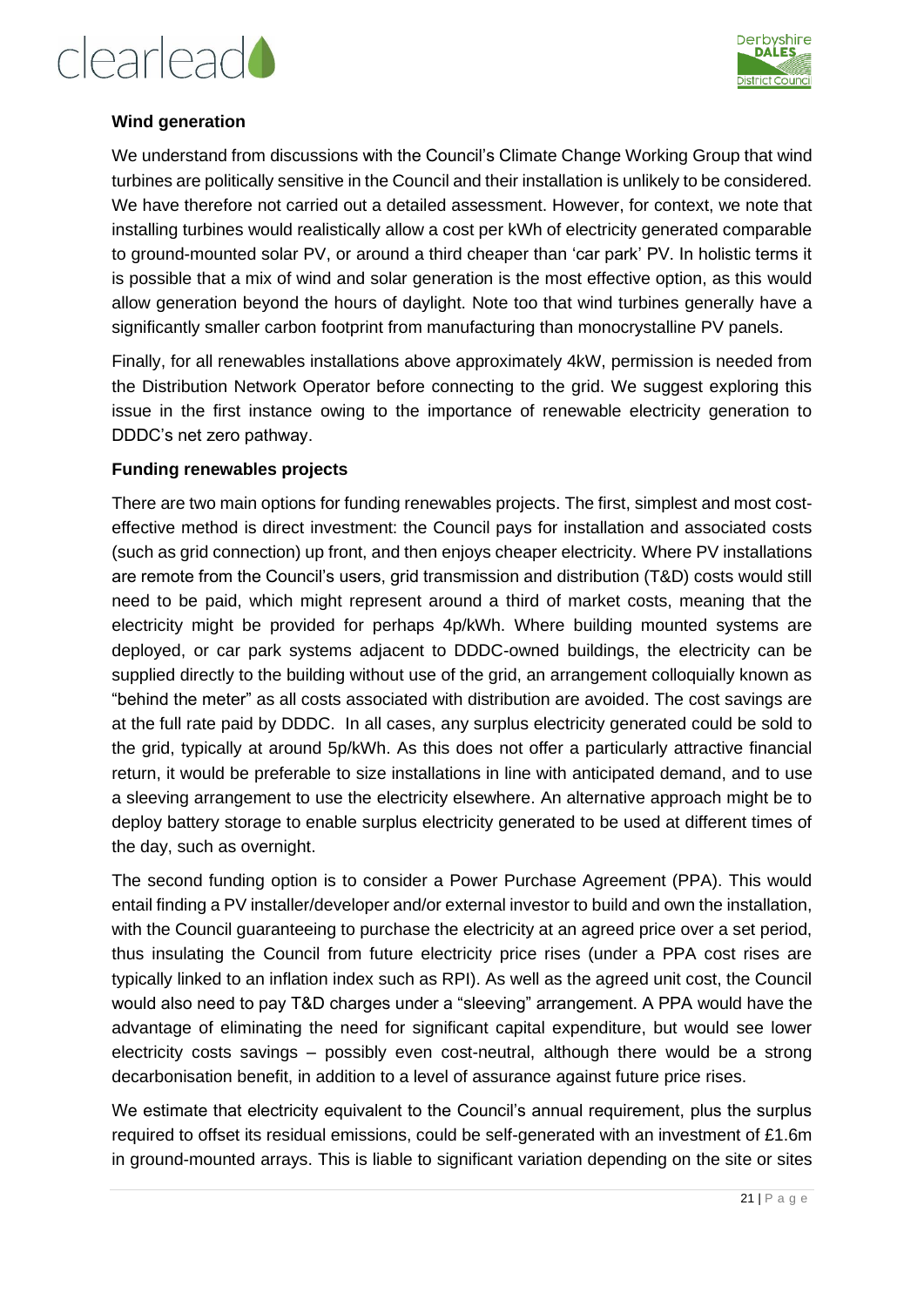![](_page_21_Picture_0.jpeg)

![](_page_21_Picture_1.jpeg)

chosen, mainly owing to possible additional costs for grid connection. This is one reason why the Watery Lane site is an attractive option, as the presence nearby of a wastewater treatment works means that a substation will already be located nearby.

A final aspect to consider is that the Council has access to land suitable for ground-mounted PV installations far in excess of its own energy needs. As part of its own net zero carbon strategy and that of the wider district, the Council could consider setting up a community energy scheme to sell surplus electricity to third parties such as households and businesses within the district, or even the Leisure Centres. This may generate some revenue, as well as contributing to lower carbon emissions.

Note that previous government subsidies for PV electricity, such as ROCs and the feed-in tariff, have now ended.

#### <span id="page-21-0"></span>**5.1.4 Electric vehicles (EVs) and other decarbonised transport**

#### **Background**

This opportunity sees fossil fuel-fired vehicles replaced with electric equivalents (commonly known as EVs). This reduces GHG emissions in two ways: first, because an energy unit (such as kWh) of electricity has a smaller carbon footprint than the equivalent unit of diesel (or other fossil fuel): currently around 22% lower, although this is projected to drop to nearly 50% lower by 2030 owing to electricity decarbonisation<sup>7</sup> (see section [3.7\)](#page-11-1).

Secondly, electric vehicles are notably more efficient than internal combustion engines in converting energy input to useful energy (that which propels the vehicle): EV engines are typically around 80% efficient, while internal combustion engine (ICE) efficiency, even in theory, is at best under 50% (for a highly efficient diesel engine in optimum conditions), and in practice is typically between 20% and 35% depending on engine type (diesel engines are generally more efficient than petrol), model, and on driving style and conditions. This means that significantly less energy input is required to travel the same distance in an EV compared to an ICE vehicle.

Note that EVs are only one opportunity for decarbonising transport. Other options are available, including hybrid (partially electrified) vehicles, which may prove to be a useful interim option; and hydrogen-powered vehicles, which are developing fast and may prove to be the long-term option for larger vehicles such as refuse vehicles or tippers. This assessment focuses on a long-term adoption of EVs.

#### **DDDC's situation**

DDDC directly operates a fleet of around 60 vehicles, ranging in size from small cars to refuse collection lorries and tractors. (This does not include vehicles used by outsourced contractors, notably the Serco vehicle collection fleet – see Section [3.5.2\)](#page-10-2).

*<sup>7</sup> In theory, significant additional GHG savings could be achieved by charging EVs directly from renewables, such as PV.*  However, this would entail siting charging points in physical proximity to the renewables source, and charging the vehicles while *power is actually being generated, which may not always be feasible. Such savings have therefore not been taken into account.*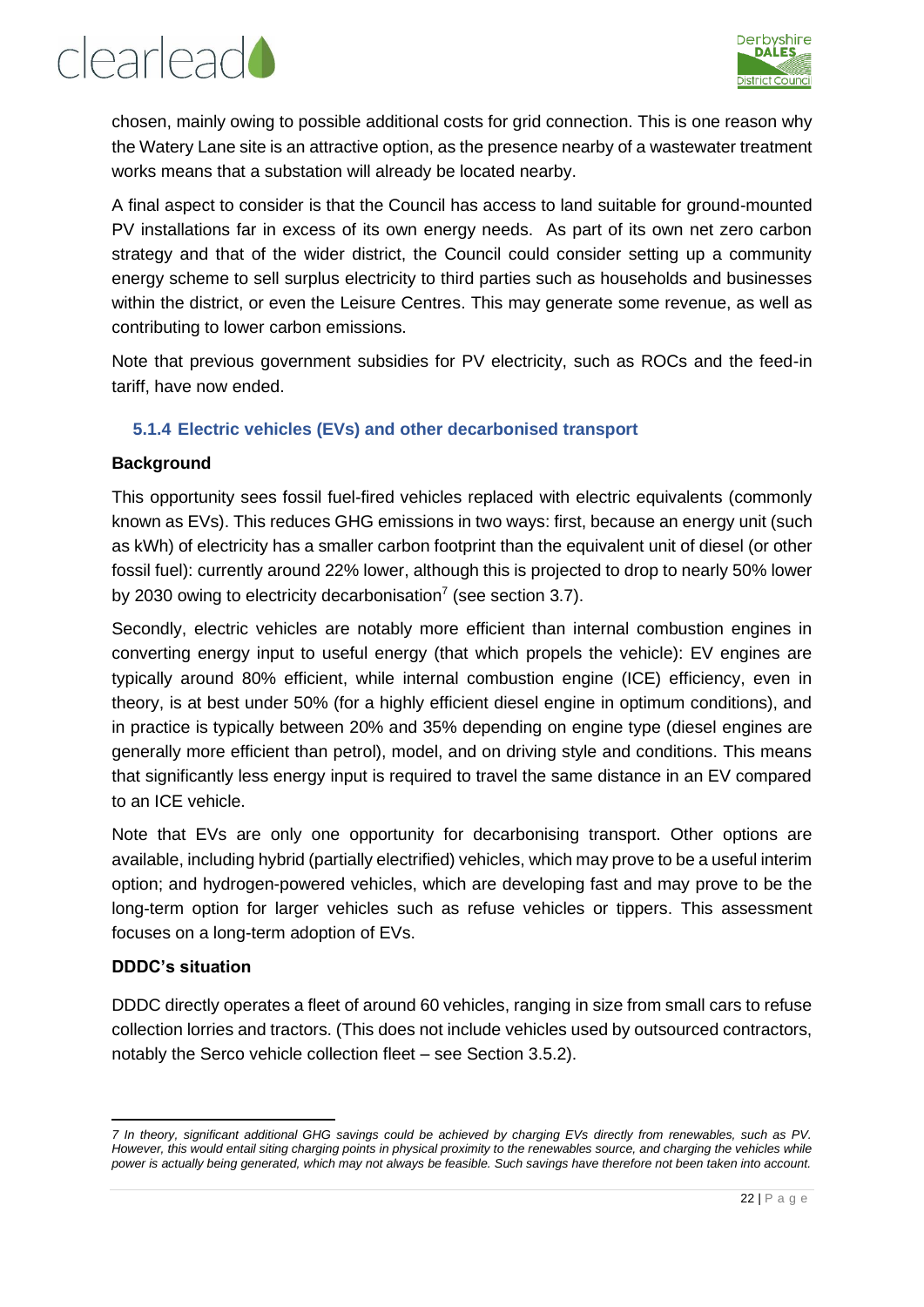![](_page_22_Picture_1.jpeg)

In 2019-20 these collectively used just over 90,000 litres of diesel, plus an estimated 15,000 litres of gas oil (red diesel) and 3,000 litres of petrol, with associated emissions of nearly 360 tCO2e, 44% of DDDC's direct emissions. (This does not include 'grey fleet' emissions.) Transport energy is therefore a crucial area to address on the net zero journey.

In consultation with DDDC's Transport Manager we have assumed that any vehicle up to the size of a 4x4 or Transit/Transit tipper will have a commercially available and financially viable electric equivalent by 2030, but that larger vehicles and HGVs will still need to be fired by diesel by 2030, for financial if not technical reasons<sup>8</sup>.

This is a conservative assumption: in practice it is likely that lower-carbon alternatives will be feasible by 2030 for most of DDDC's requirements. (Derbyshire County Council have assumed full decarbonisation of HGVs between 2027 and 2032 $9$ , although it is not clear what marginal cost is attached to this.) We have also assumed that all current petrol use can be electrified by 2030, along with half of gas oil use. We understand that DDDC is considering plug-in hybrids for some imminent renewals as a first step.

#### **Costs, payback and GHG reductions**

Using DDDC's estimated ICE replacement costs, we have assumed an average 50% marginal cost for EVs compared to ICE models. This gives a combined marginal cost of approximately £475k over like-for-like replacement costs per iteration of fleet replacement (again, only for vehicles up to LGV size). This can be set against an estimated annual fuel cost saving of £45k, giving a simple payback of over ten years.

Real-world payback is likely to be better, for three reasons: this assumes current diesel and petrol costs, which in reality are likely to increase sharply, especially in the event of additional fossil fuel taxation, which is probable by 2030; because EVs may require less mechanical maintenance than ICE vehicles; and as, depending on financing of solar generation options, it might be possible to secure electricity at below current market prices; a hypothetical 20% increase in the price of diesel in conjunction with a 30% decrease in electricity costs would see the annual fuel cost saving rise to £68k.

On these assumptions we would expect to see transport emissions reduce to around 150 tCO2*e* by 2030, a fall of 58%. Again, we emphasise that this is a conservative estimate based on current technology and costs, and that substantially greater emissions reductions are plausible.

A final point to note is that the fleet is largely managed on a five-year renewal schedule. We therefore recommend tracking the commercial EV and low-carbon vehicle market carefully to avoid committing to ICE vehicles when a low-carbon alternative is imminently viable, thus

*<sup>8</sup> Some low-carbon alternatives to HGVs are already available, either using EV/battery, hybrid, or hydrogen technology. However, the marginal cost (the difference between the low-carbon model and the ICE version) is currently prohibitive – often double or more. There are also technical limitations, notably around range and recharging. Although this is highly likely to improve by 2030, for the purposes of this assessment we have assumed that DDDC will accept a maximum marginal cost of 50%.*

<sup>9</sup> [https://www.derbyshire.gov.uk/site-elements/documents/pdf/environment/climate-change/carbon-reduction-plan.pdf,](https://www.derbyshire.gov.uk/site-elements/documents/pdf/environment/climate-change/carbon-reduction-plan.pdf) p.7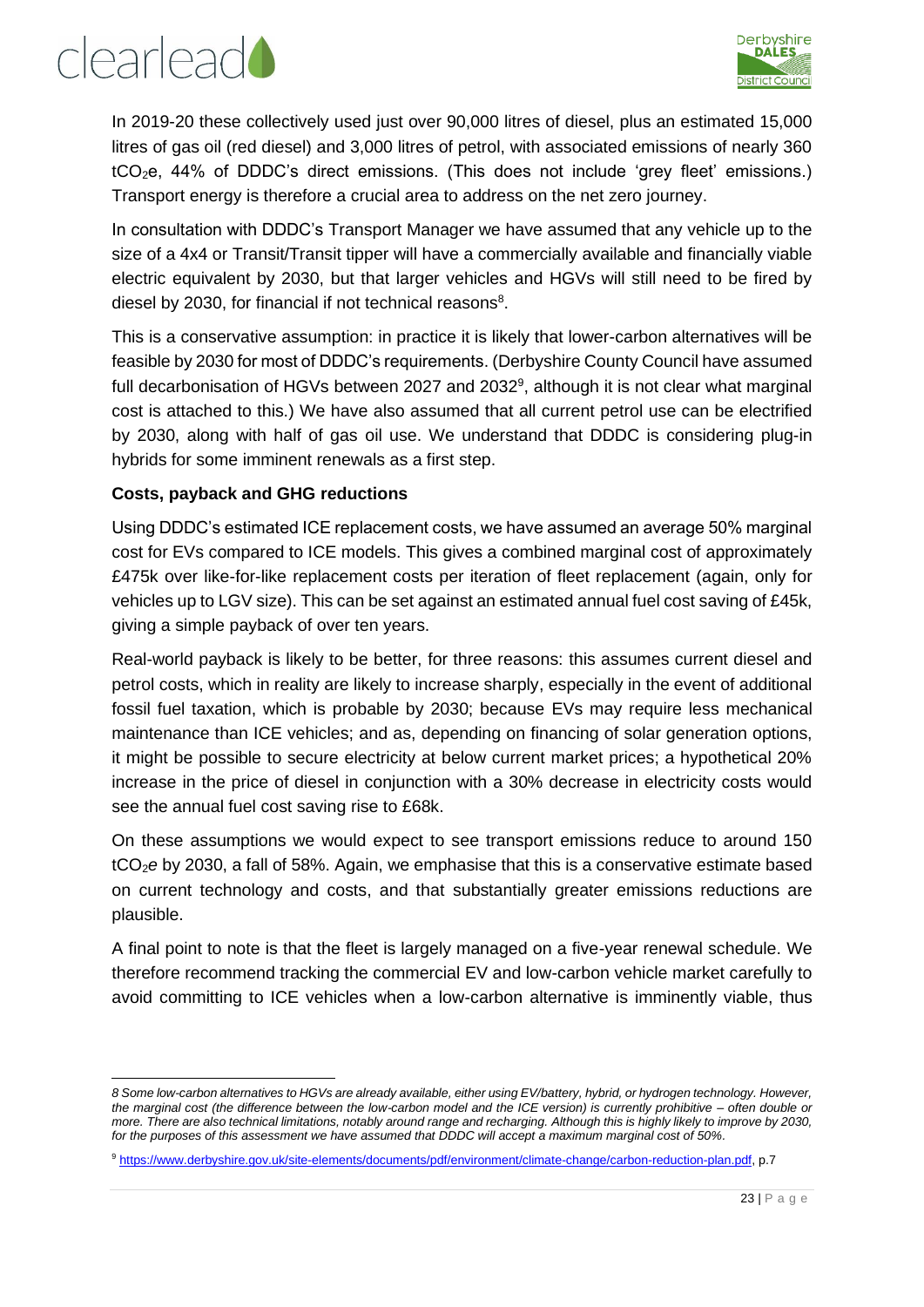## clearlead

![](_page_23_Picture_1.jpeg)

locking in to five years of needless fossil fuel emissions. DDDC's Transport Manager is aware of this issue.

#### <span id="page-23-0"></span>**5.2 Potential emissions reductions**

The chart below shows one possible glidepath to net zero by 2030. Note that this in an illustration of one series of options – projects would not have to be implemented in the order or at the times shown. The chart makes the following assumptions:

- Energy efficiency projects (which are the most immediate, cost effective options) are addressed within the first two years, i.e. by 2021-22, leading to a 15% reduction in electricity and a 5% reduction in gas
- Matlock Town Hall boilers are replaced with biomass equivalent in Summer 2021
- Heating at Bakewell Pavilion and Northwood Depot is electrified by 2021/22, and Bakewell ABC in 2022/23 (the Bakewell Pavilion boiler is condemned and will need replacing sooner)
- Roof-mounted solar PV is installed on Northwood Depot and Bakewell ABC in 2022/23
- Additional renewable electricity generation equivalent to a 2MW solar PV array is installed in 2024-25

![](_page_23_Figure_10.jpeg)

• The fleet (up to LGV size) is electrified by 2025.

#### **Figure 5: possible GHG reduction glidepath**

Under this scenario total net emissions (shown by the red line) can reach zero as early as 2025-26, although this will require an 'offset' of the actual emissions still projected to be emitted by (primarily) diesel-fired transport (orange line). Emissions from other sources could become relatively marginal as early as 2022-23.

We reiterate that although the trajectory above looks relatively straightforward and attainable, it will require substantial investment and therefore political will to achieve. While it is possible to change the assumed intervention dates – perhaps to allow more time for investment-raising – and still meet the 2030 timeline, note that this would come at the cost of not maximising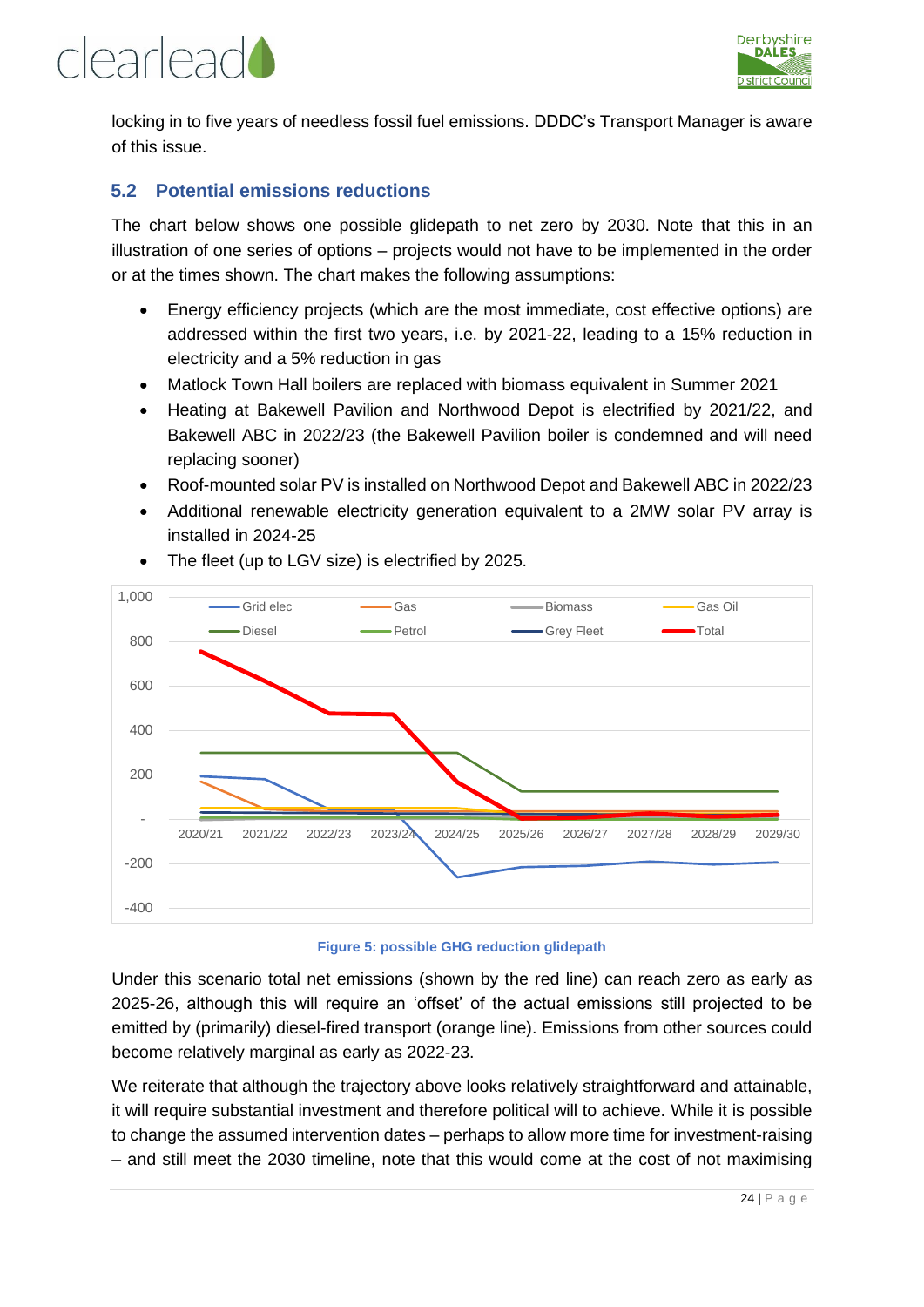![](_page_24_Picture_0.jpeg)

![](_page_24_Picture_1.jpeg)

cumulative GHG reductions (and cost savings, where relevant). This is discussed further in Section 5.3.

#### <span id="page-24-0"></span>**5.3 Timetable, milestones and pre-requisites**

With two exceptions, the key opportunities identified have neither pre-requisites nor 'expiry' deadlines. The exceptions are:

- The Town Hall biomass boiler, which owing to the condition of the existing boilers will probably need to be replaced within the next 18 months. Additionally, we strongly recommend addressing energy efficiency (especially insulation and possibly doubleglazing) in the Town Hall prior to the boiler replacement to avoid wasting money on a new system sized on a like-for-like basis, which may then turn out to be oversized.
- The vehicle replacement timetable will presumably be to some extent dictated by the existing vehicle renewal programme, which we understand operates on a five-year cycle.

Aside from these, the emissions reduction projects could be implemented in any order as finance and other concerns allow. Any milestones are therefore to some extent arbitrary. We thus recommend prioritising the projects in the 'value for money' order shown by the marginal abatement cost (MAC) curve in Section [5.5.](#page-26-0) A feasible (arguably conservative) milestone would be a halving of direct emissions to approximately 400 tCO<sub>2</sub>e by 2025. However, please note the following section, which discusses the cumulative impact of earlier emissions reductions.

#### <span id="page-24-1"></span>**5.3.1 The holistic impact of early emissions reduction**

From the point of view of global emissions reduction – which is the fundamental goal of any GHG reduction – it is preferable to cut emissions sooner rather than later, even where the slower scenario still meets the timeframe.

This is illustrated by the chart below showing three hypothetical net emissions trajectories: fast, medium and slow. Although all three would meet the 2030 target, in the 'fast' scenario the total emissions generated over the decade (shows in the green box) are 60% lower than in the 'slow' scenario (blue) and 40% lower than the 'medium' scenario (amber). Note that the graphic shows hypothetical scenarios for illustration, and do not directly apply to DDDC's options. In DDDC's case, addressing the best opportunities earlier in the decade will lead to substantially lower cumulative emissions than leaving them until towards 2030.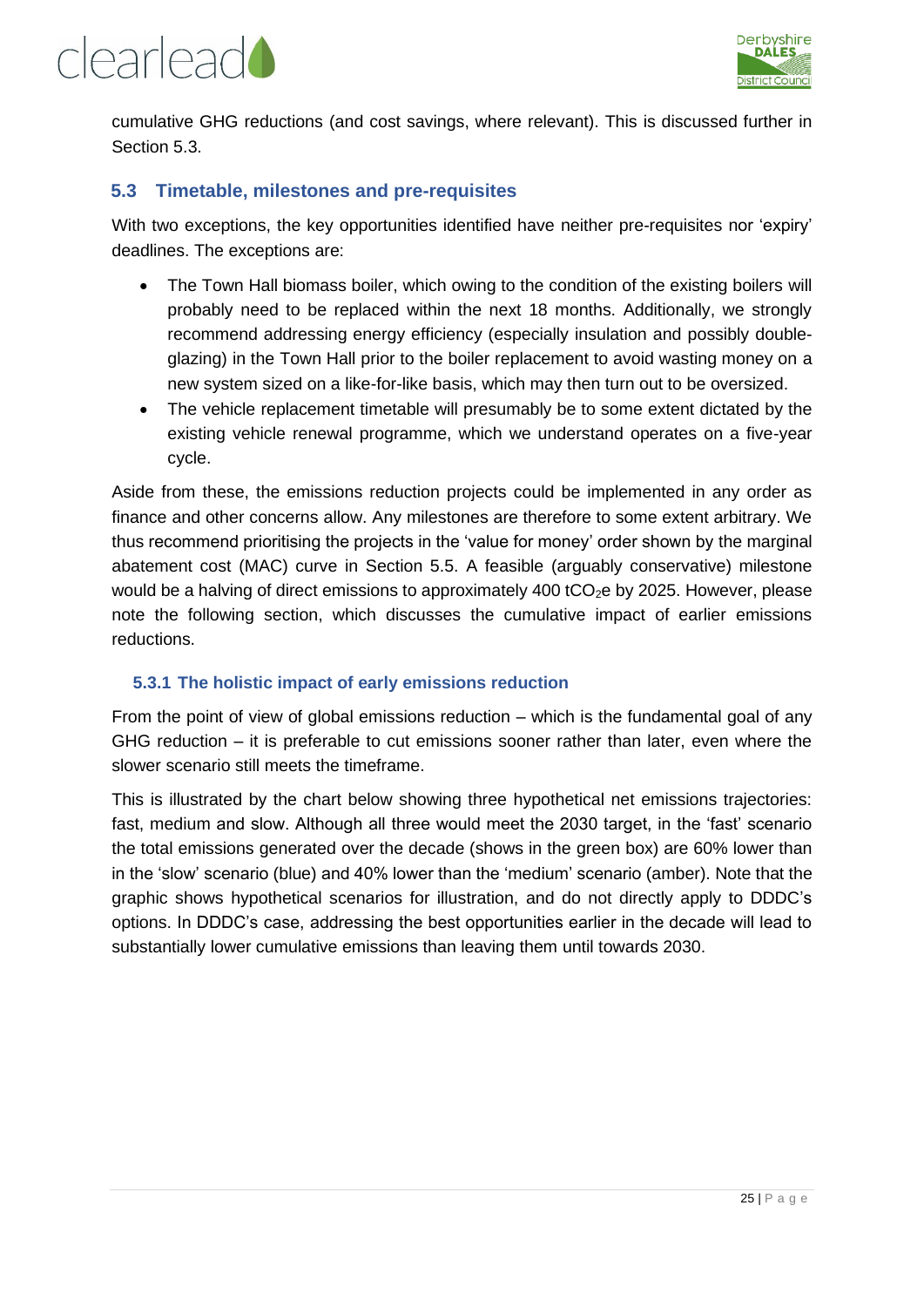## clearlead

![](_page_25_Picture_1.jpeg)

![](_page_25_Figure_2.jpeg)

**Figure 6: contrasting holistic emissions reduction paths**

#### <span id="page-25-0"></span>**5.4 2030 carbon footprint**

DDDC's potential carbon footprint in 2030 (assuming adoption of the measures listed below) is shown below. Self-generated electricity contributes a significant net negative emissions of around 190 tonnes, offsetting emissions from diesel (126  $tCO<sub>2</sub>e$  under this pessimistic scenario), gas (37 tCO<sub>2</sub>e under this scenario), gas oil (25 tCO<sub>2</sub>e) and, marginally, biomass (6  $tCO<sub>2</sub>e$ ). There would be a small residual carbon footprint of around 20  $tCO<sub>2</sub>e$  from grey fleet, which is not directly under DDDC's control. This could be offset if required, either by the purchase of carbon offset credits or by increasing self-generated electricity capacity.

![](_page_25_Figure_6.jpeg)

![](_page_25_Figure_7.jpeg)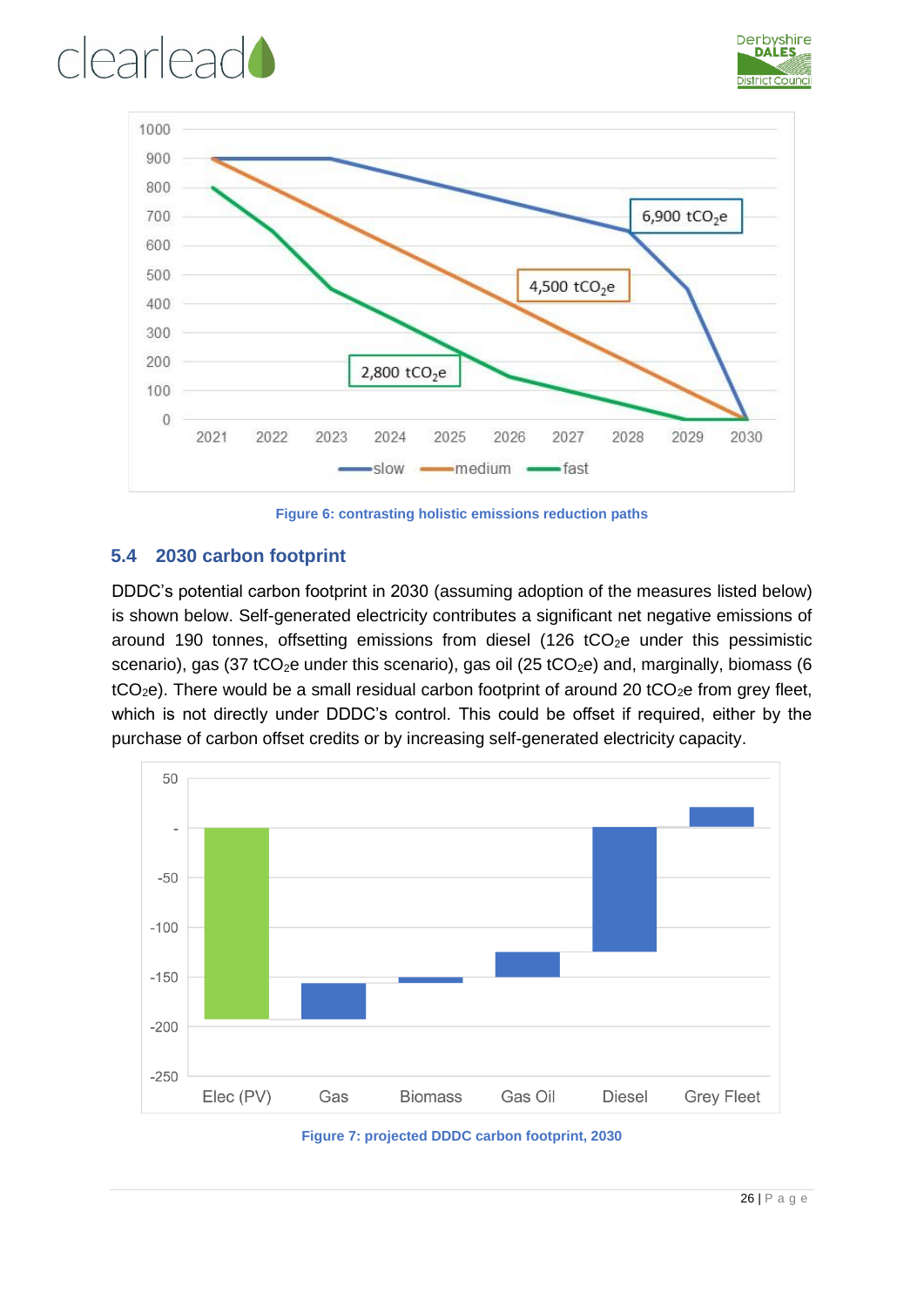![](_page_26_Picture_0.jpeg)

![](_page_26_Picture_1.jpeg)

The green bar represents self-generated PV (sized at  $\sim$ 2MW<sub>P</sub>, equivalent to the Watery Lane site, although it would not have to be on this specific site), represents a 'negative' carbon footprint, as the array would be able to generate more electricity annually than DDDC would need directly, even after partial vehicle electrification. This would therefore effectively 'offset' the emissions still generated elsewhere in the Council's operations.

These are, from left to right: some residual gas use for space heating (this is a worst-case scenario – it may be possible to eliminate all natural gas use); minimal emissions from biomass (which, although carbon neutral in itself, needs to be processed, dried and shipped); and an assumed residual amount of gas oil (likely to be relatively minimal, around 25 tCO<sub>2</sub>e on this projection) and diesel (far more significant, at 136 tCO<sub>2</sub>e).

We reiterate again that this scenario conservatively assumes no adoption of low-carbon technology in HGVs by 2030 (see Section [5.1.3\)](#page-17-1), which is essentially a worst-case scenario: depending on the evolution of technology and related adoption costs, it is plausible that by 2030 diesel and gas oil emissions will be far lower than those shown. Any additional shift from diesel and gas oil to electrification (or other low-carbon technology) will enhance the carbon balance in favour of neutrality.

#### <span id="page-26-0"></span>**5.5 GHG reduction costs and Marginal Abatement Cost Curve**

Indicative capital costs and estimated annual cost savings and GHG reduction benefits for each project or emissions reduction measure identified in Section [5.1](#page-15-1) are shown below.

| Project                  | Capex<br>£k | <b>Benefit</b><br>£k/yr | <b>GHG saved</b><br>tCO <sub>2</sub> /yr |
|--------------------------|-------------|-------------------------|------------------------------------------|
| <b>Energy Efficiency</b> | 65          | 13                      | 28                                       |
| PV (building)            | 467         | 64                      | 105                                      |
| PV (ground)              | 1,563       | 198                     | 327                                      |
| <b>Electric Vehicles</b> | 473         | 48                      | 152                                      |
| Biomass (Town Hall)      | 150         | 10                      | 83                                       |
| PV (car park)            | 1,592       | 134                     | 228                                      |
| Heat pumps               | 55          | 0.5                     | 27                                       |

**Table 7: marginal abatement costs by project**

<span id="page-26-1"></span>This data is adapted in the chart below into a MAC curve, which essentially shows the cost per tonne of GHG emissions reduced or avoided by each project. The opportunities offering the better carbon reduction value are shown from the left. The target is shown by the dotted line. It can therefore be seen that the target can be reached by carrying out the following projects, in descending order of "carbon value":

- Cost-effective energy efficiency projects
- Building-mounted PV
- Ground-mounted PV
- Switch vehicles up to LGV size to electric
- Convert Town Hall heating to biomass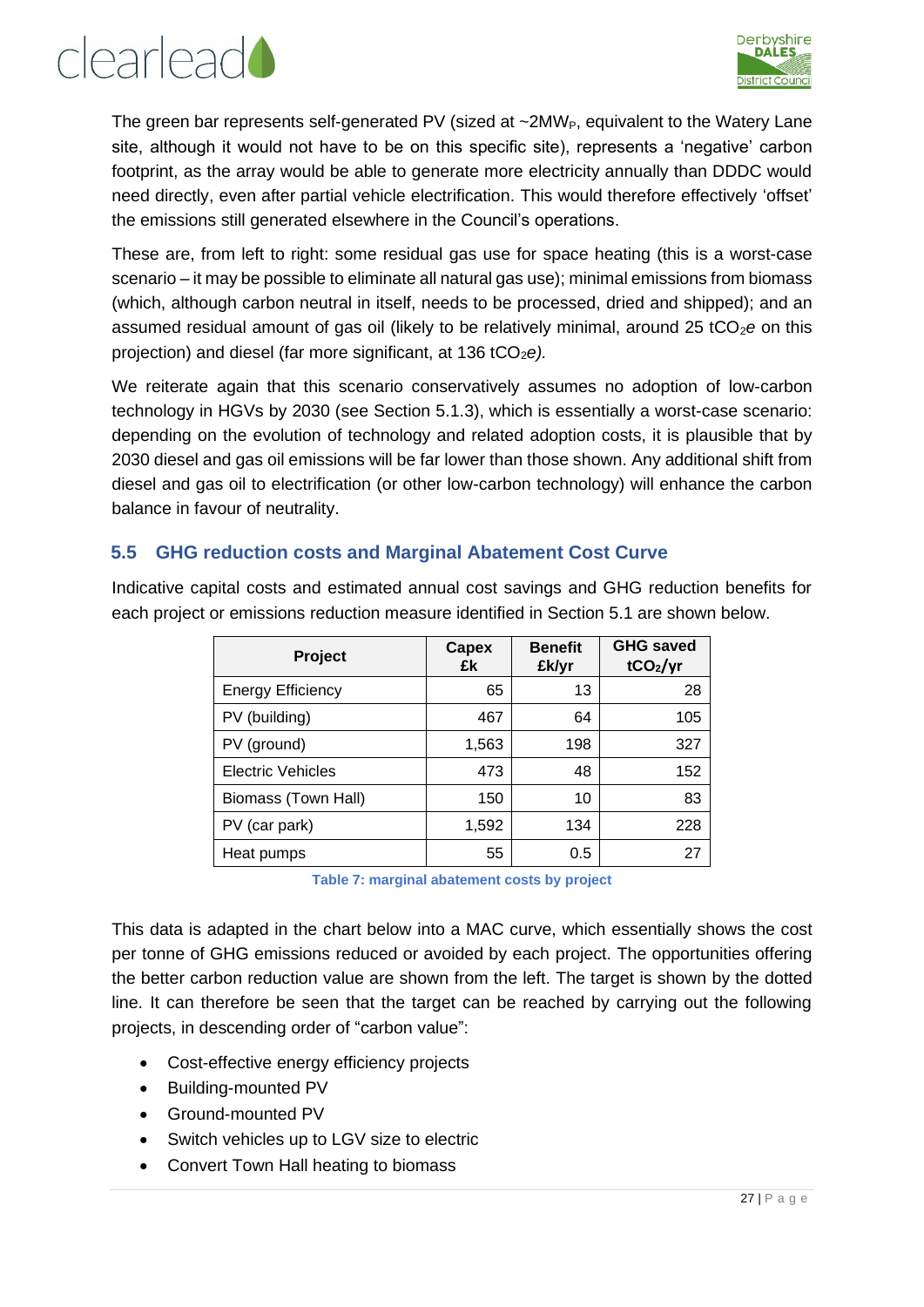![](_page_27_Picture_0.jpeg)

![](_page_27_Picture_1.jpeg)

A small amount of additional PV is then required to fully meet the net zero target (on this projection). This is shown on the MACC as car-park mounted PV, to illustrate the cost per tonne of this option being significantly higher than building- and ground-mounted PV; however, additional ground- or building-mounted PV would perform the same function at lower cost. Note that the heat pumps, while offering some GHG reduction, do not offer attractive payback in financial or carbon terms and are not a recommended priority.

![](_page_27_Figure_3.jpeg)

![](_page_27_Figure_4.jpeg)

We reiterate that emission savings from each opportunity are high-level estimates. We recommend further investigating the key opportunities through detailed feasibility studies prior to committing to a definitive net zero pathway.

#### <span id="page-27-0"></span>**5.6 Opportunities and costs: summary**

In summary, it is technically viable to meet the Council's net zero target by 2030, or indeed earlier. There is, though, a significant cost attached to this, probably in the range of £2.5m – £3m<sup>10</sup> depending on which options are selected (see Table 7*[: marginal abatement costs by](#page-26-1)  [project](#page-26-1)* in section [5.5](#page-26-0) above for an approximate breakdown).

Although raising finance falls outside the remit of this report, we will briefly touch on funding sources. Possible options for solar PV are discussed briefly in Section [5.1.3,](#page-17-1) while some other options that may be worth consideration are listed below; most are adapted from a recent

*<sup>10</sup> Most but not all of this cost is additional. Some replaces or overwrites investment that would be required in a business-as-usual scenario over the same period.*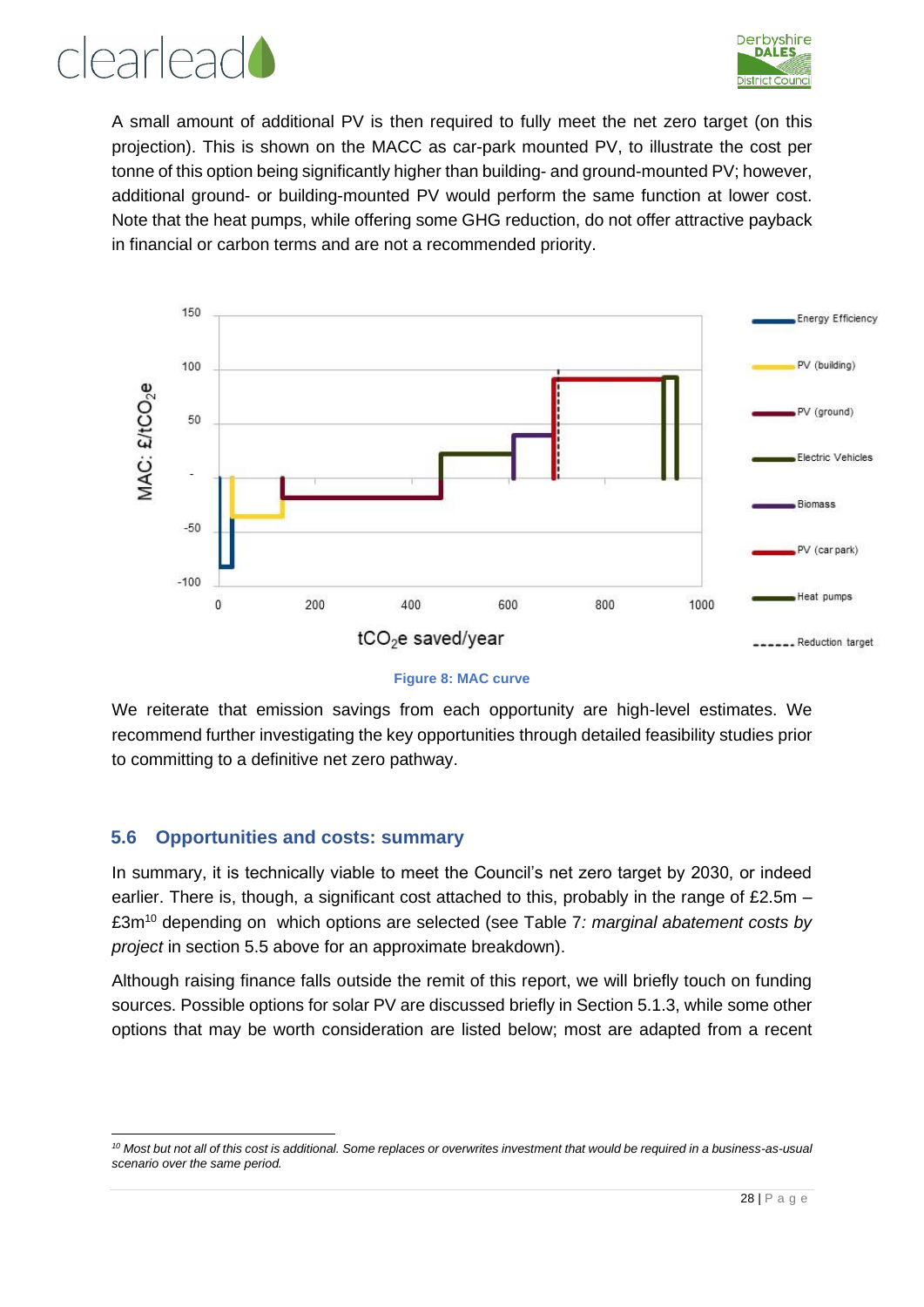![](_page_28_Picture_0.jpeg)

![](_page_28_Picture_1.jpeg)

Friends of the Earth publication<sup>11</sup> aimed at local authorities. Note that ClearLead offers no view or comment on the efficacy, viability or political acceptability of these suggestions.

- Introduce a workplace car parking levy (or equivalent) to fund and incentivise the development of sustainable transport
- Raise money from the UK Municipal Bonds Agency for low-carbon infrastructure or energy efficiency
- Legal and planning mechanisms such as Section 106 agreements and the Community Infrastructure Levy
- Some funds could be used by introducing internal carbon pricing<sup>12</sup>, which would have the twin benefits of incentivising the move from fossil fuels by making them more expensive, while raising funds to invest in low-carbon technology
- Implement licensing of the private rented sector to cover the costs of ensuring compliance with minimum energy efficiency standards.

*<sup>11</sup> 33 Actions Local Authorities Can Take on Climate Change (Friends of the Earth, 2019)*

*<sup>12</sup> For an overview of internal carbon pricing, see:<https://www.cdp.net/en/climate/carbon-pricing>*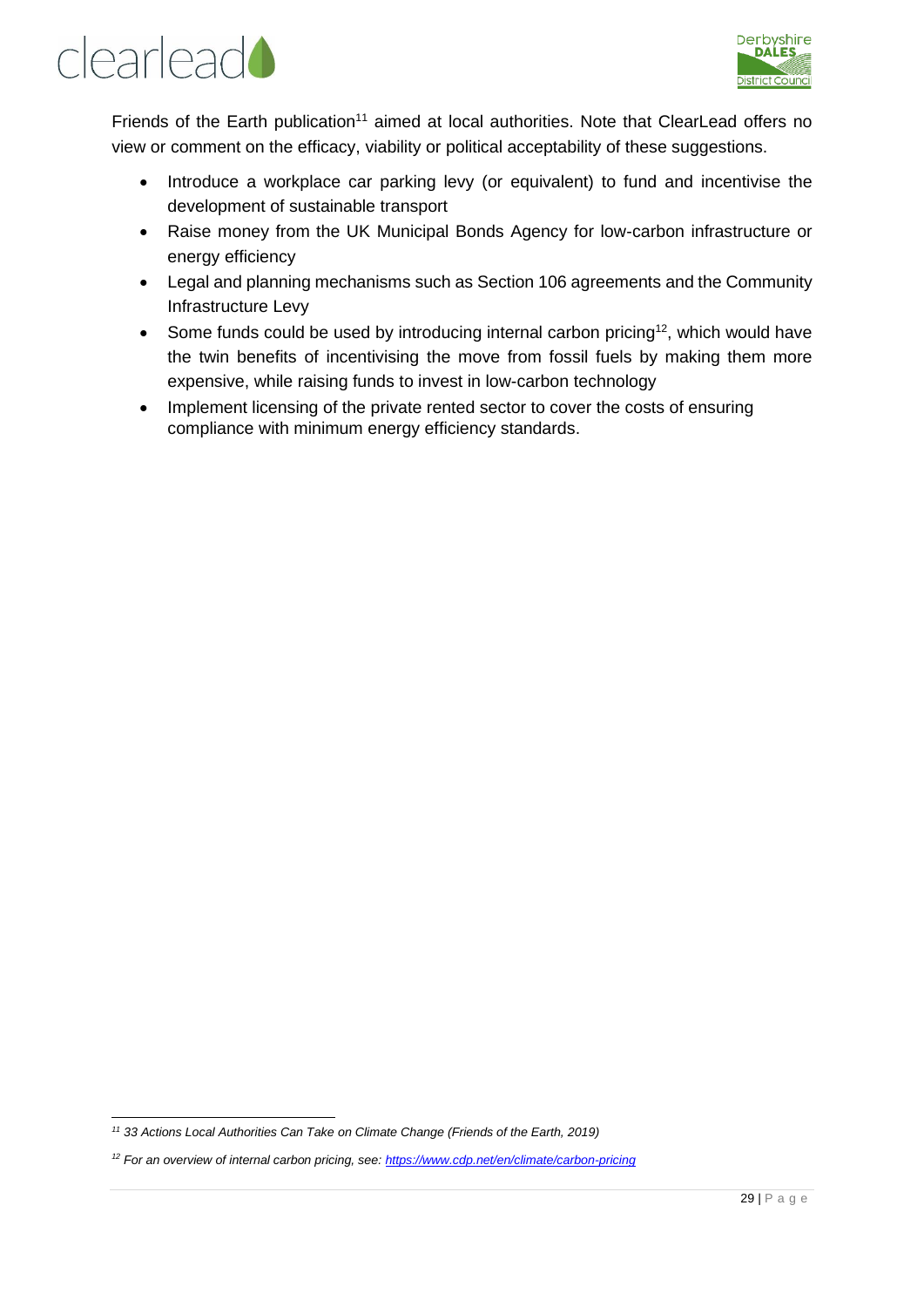![](_page_29_Picture_1.jpeg)

### <span id="page-29-0"></span>**6 Sequestration and offsetting**

#### <span id="page-29-1"></span>**6.1 Sequestration**

Carbon sequestration is the process of 'locking in' greenhouses gases (primarily carbon dioxide) to temporarily (or occasionally permanently) remove them from the atmosphere, and hence from contributing to climate change. Tree-planting is a typical example, although hedgerows, peat bogs, and some soils can also be used. Considering tree-planting, DDDC's main landholdings (as listed in Section [5.1.3\)](#page-17-1) have an estimated theoretical sequestration capacity approximately  $\sim$  58 tCO<sub>2</sub> a year. This is based on a study by Exmoor National Park, a broadly comparable geographical area, which found that tree-planting typically sequestered around 7.1 tonnes per hectare per year.

There are some critical caveats. First, quantity: based on the above rate of sequestration, using all available landholdings for tree planting would be effective in removing only 7% of DDDC's current emissions. Second, tree-planting would render the land unusable for PV, building, grazing, or many most other uses. Third, and crucially, trees take some time to begin absorbing significant quantities of  $CO<sub>2</sub>$ : in some cases, they are unlikely to sequester significant amounts of net carbon for up to 15 years (this varies substantially with tree type, location, soil type, and other variables). Finally, when they die, trees release back to atmosphere their embedded  $CO<sub>2</sub>$ , either through biodegrading or combustion, and would thus require an ongoing management and replacement programme, with associated costs.

In conclusion, we believe that there are better and more cost-effective routes to emissions available to DDDC than sequestration, chiefly through the decarbonisation measures discussed in Section [5.](#page-15-0)

#### <span id="page-29-2"></span>**6.2 Offsetting**

Offsetting is the final stage of the net zero process. This allows the Council to offset unavoidable emissions by funding (or more commonly part-funding) projects that will lead to equivalent GHG reductions elsewhere, either locally or globally.

Ensuring that offset projects deliver the promised reductions is not always straightforward, especially when the projects are not geographically proximate, and great care should be taken to identify good-quality offsetting schemes. The respected Stockholm Environment Institute (SEI) has recently published a useful guide<sup>13</sup> to offsetting and offset proiects. which we recommend consulting for further guidance. This recommends that organisations wishing to offset residual emissions ensure that offset projects are:

- Additional (they would not have taken place anyway)
- Not overestimated. Emissions reductions should be assessed conservatively. This has been a persistent problem with offsetting projects in the past

<sup>13</sup> *Securing Climate Benefit: A Guide to Using Carbon Offsets* (Stockholm Environment Institute, 2019)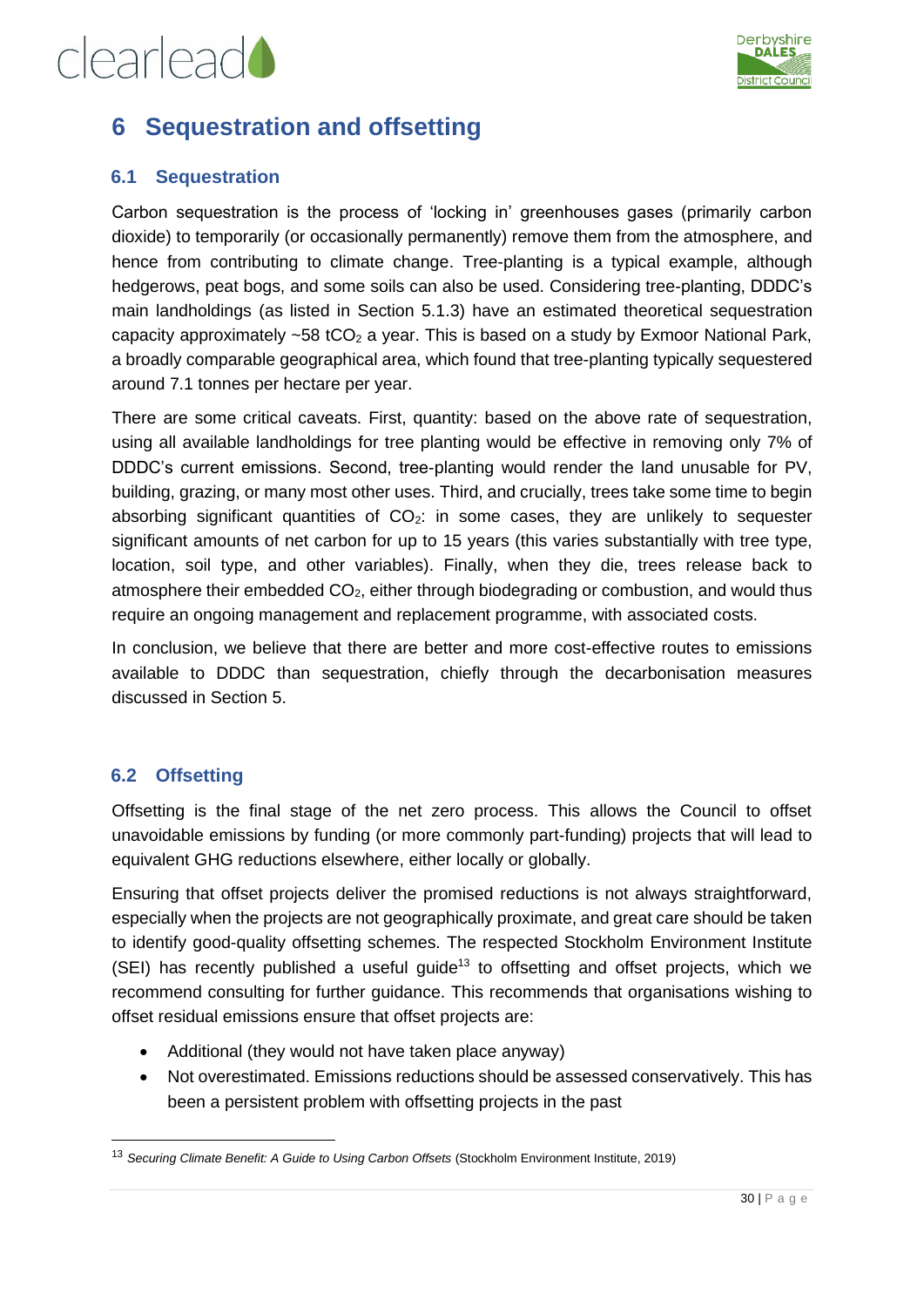![](_page_30_Picture_1.jpeg)

- Permanent, to ensure that GHG reductions are and remain net reductions, not temporary reductions which are then reversed (or reversible)
- Not claimed by another entity. This is to avoid double-counting carbon reductions, a recurring issue in the offset market
- Not associated with significant social or environmental harms.

In addition to these points, we suggest investing in projects that offer maximum transparency around the project goals, means, and achievements.

Offsetting costs vary widely, with better-quality (in accordance with the SEI criteria listed above) and more transparent projects naturally tending to cost more. Current international offset costs are often in the range of  $\epsilon 2 - \epsilon 15$  per tCO<sub>2</sub>e, although these are expected to rise significantly as more organisations move towards net zero goals. There is usually a significant cost premium for domestic (hence more visible) offsetting schemes, as most easy (hence cheap) GHG reduction has already taken place.

Note that according to the net zero pathway identified in Section [5,](#page-15-0) DDDC will have minimal net emissions to offset by 2030 – around 20 tCO<sub>2</sub>e on the given projection.

#### <span id="page-30-0"></span>**6.2.1 Issues and caveats with carbon offsetting**

In our view offsetting should only be considered as a complement – ideally a final option – for emissions which is it not practical to avoid or eliminate, and not as a primary means of mitigation or a 'quick fix' in place of actual reduction of the Council's direct emissions.

There are several reasons for this. First, no offset scheme, however good quality, can guarantee GHG reduction as well as a tangible reduction in direct emissions.

Second, offsetting without reducing direct emissions leads to the continuation of high-emitting activities, and may even 'lock in' ongoing future emissions when high-carbon technology is invested in in place of a low-carbon alternative.

Third, offset costs, while currently cheap, are very likely to rise sharply, and will recur annually, while most GHG reduction projects are either long-term or permanent, meaning that offsetting as a long-term strategy is not as cost-effective as it currently appears.

Finally, if too many organisations declare themselves carbon neutral on the basis of offset rather than genuinely reduced emissions, this could lead to complacency and an erroneous belief that the issue of global heating has been adequately addressed and that business-asusual is an acceptable response.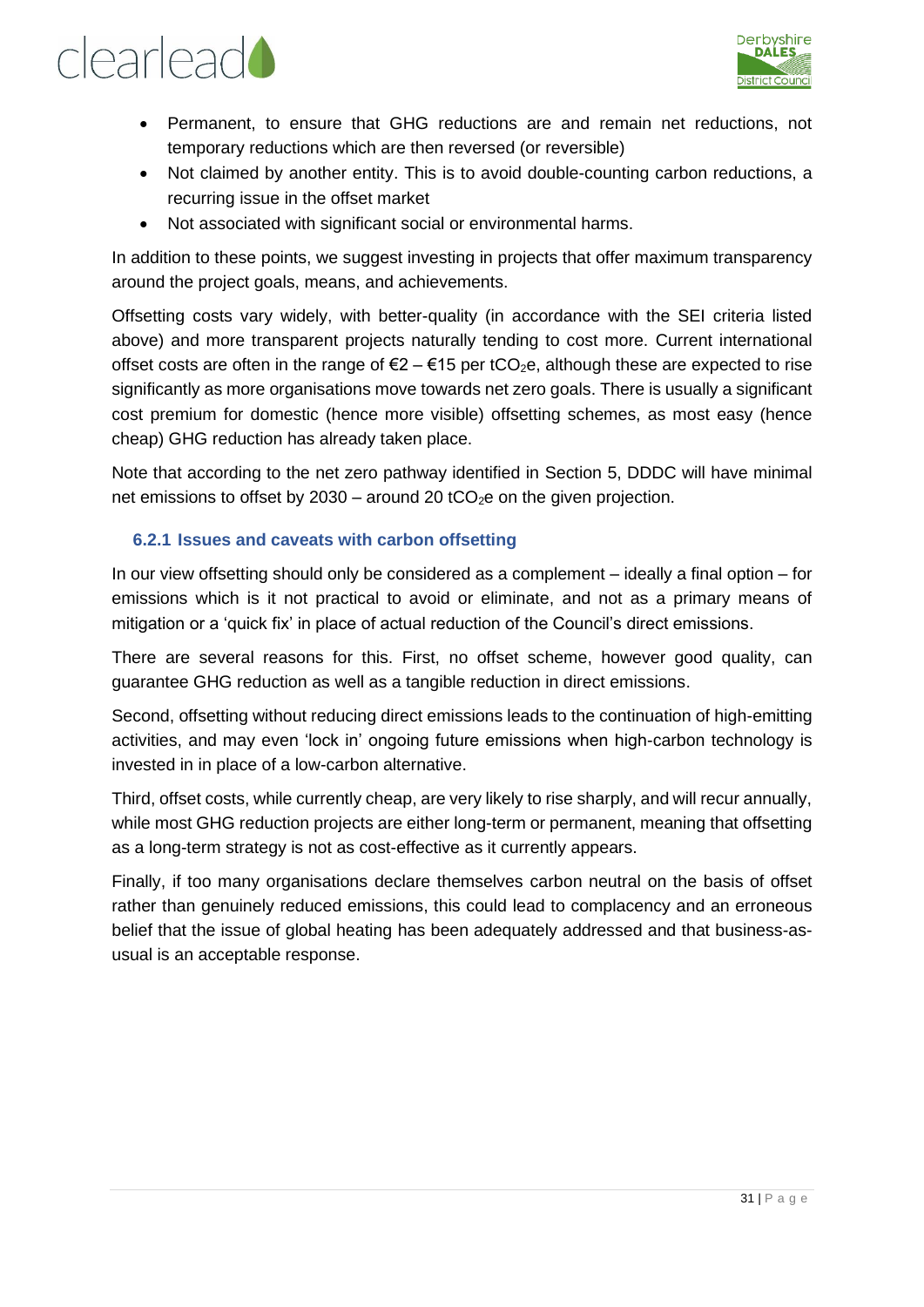![](_page_31_Picture_0.jpeg)

### <span id="page-31-0"></span>**7 The bigger picture**

This report intentionally focuses on DDDC's direct GHG emissions. However, to put these into perspective, while the council's direct emissions in 2020 were around 900 tCO<sub>2</sub>e, the figure for District area was estimated to be over half a million tonnes in 2018<sup>14</sup> (see chart below). In addition to this, there are also DDDC's indirect ('scope 3') emissions to consider, which may or may not occur within the District area.

![](_page_31_Figure_4.jpeg)

**Figure 9: estimated emissions in the DDDC area, 2018 (thousand tCO2)**

Therefore, as important as the Council's own net zero drive is – both as a GHG reduction effort in itself, and as an exemplar and statement of intent – the Council also needs to consider how it can help address its own indirect emissions, plus the broader emissions in its geographical area. We therefore discuss below the issue of broader GHG emissions and the importance of any role DDDC may be able to play in helping, however indirectly, to reduce or mitigate them.

#### <span id="page-31-1"></span>**7.1 DDDC's scope 3 GHG emissions**

As a next step, we recommend carrying out an approximate calculation of DDDC's main scope 3 (indirect) GHG emissions. This is a complex and often inexact area: there are around 15<sup>15</sup> separate categories of scope 3 emissions, broadly divided into 'upstream' and 'downstream' emissions, and include areas as diverse as staff commuting, waste, purchased products, and holdings & investments (this latter category would include the Council's Leisure Centres). Currently omitted scope 1 emissions such as refrigerants should also be reported and monitored.

<sup>14</sup> *UK local authority and regional carbon dioxide emissions national statistics: 2005 to 2018* (BEIS, 2020)

<sup>&</sup>lt;sup>15</sup> This varies slightly depending on which protocol is used.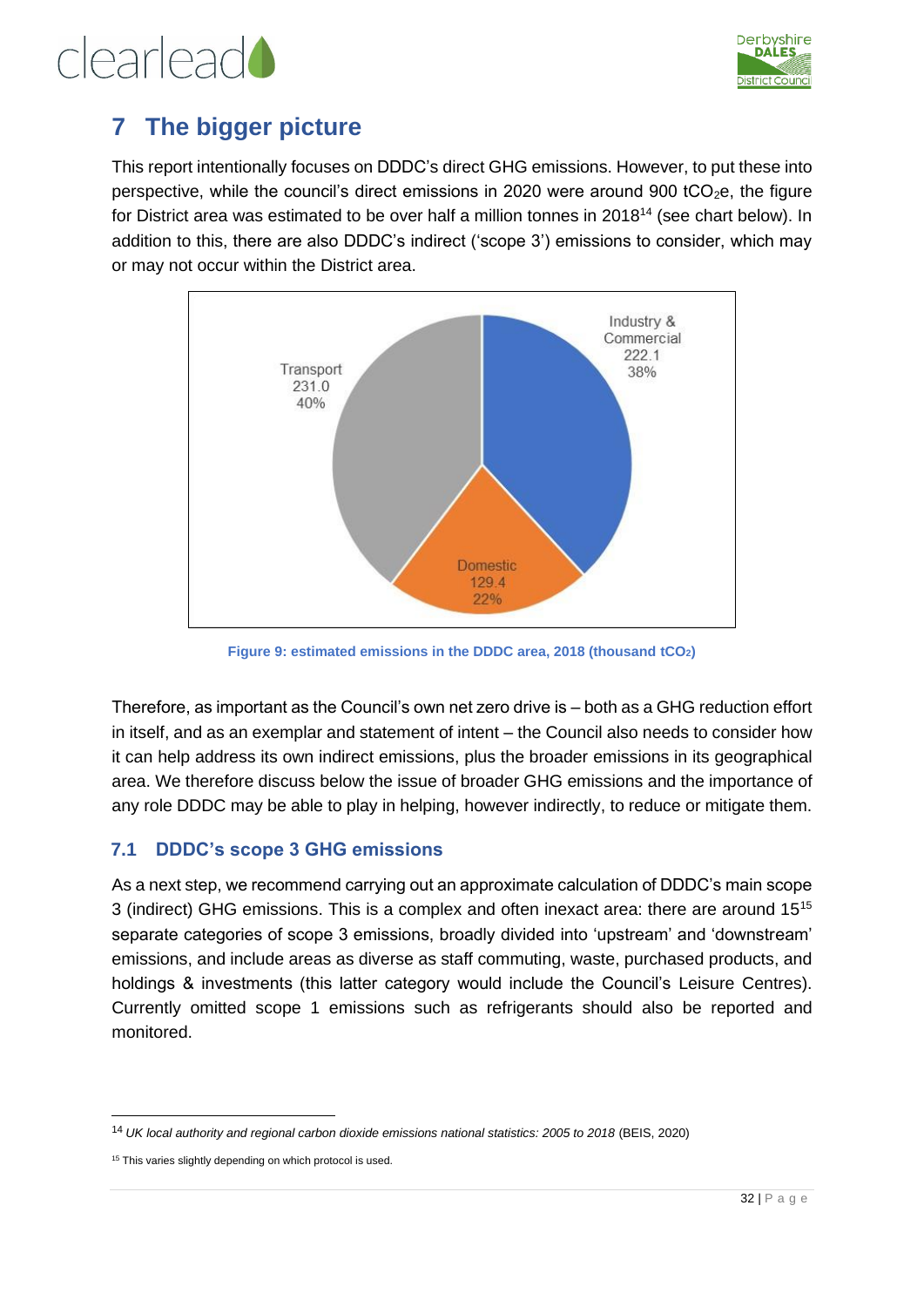## clearlead

![](_page_32_Picture_1.jpeg)

In DDDC's case, we suggest a high-level 'screening' of key emissions categories to identify emissions hotspots for future mitigation or reduction, perhaps using a ready-reckoner tool such as Scatter or the Quantis Scope 3 Evaluator. This will screen out the less relevant categories and allow resources to be channelled to the areas of maximum potential impact.

As an example of potential mitigation efforts, we have briefly set out some actions which the Council could take in two closely related scope 3 areas, staff commuting and grey fleet:

#### <span id="page-32-0"></span>**7.1.1 Grey fleet and staff commuting**

Grey fleet (staff-owned vehicles used on Council business) contributes just under 4% of emissions in 2020, while commuting has not been quantified but is likely to be significantly higher. DDDC might consider the following measures to help decarbonise these activities:

- Incentivise efficient vehicle ownership: for instance, by paying a higher mileage rate to owners of cleaner or electric vehicles. (This would need to be carefully managed and announced well in advance to avoid alienating the staff who would not immediately benefit.)
- Provide pool cars (which could be EV) for staff use on Council business, and/or set up a hire car scheme with a commercial provider, and prioritise this over use of staff's own vehicles. This could be cost-neutral or may even offer a saving in some cases, where hire cost plus fuel/electricity is less than total mileage at whatever rate is paid (e.g. 45p/mile).
- Introduce EV charging points to facilitate the transition to electrified transport.
- Ensure facilities are available to enable staff to cycle to work, including showers, electric bicycle charging points, and adequate secure storage facilities. Allow for and encourage the likely future impact of electric bikes, which will allow staff to comfortably commute greater distances but will require additional storage areas.
- Encourage and possibly fund 'green driver' training, which can sharply reduce driving fuel consumption through behaviour change such as less aggressive acceleration and braking. Explore fair and reasonable ways to link driver remuneration and mileage rates to lower fuel consumption.
- Optimise and incentivise working from home and video conferencing to reduce mileage and avoid unnecessary journeys. Ensure that all staff know how to use the relevant software, and create a working culture in which it is permissible and acceptable to do so in place of attending in person.

#### <span id="page-32-1"></span>**7.2 The DDDC area and community leadership**

The Council could consider using its influence to facilitate emissions reductions across the District. Three key emissions areas are domestic emissions and housing, transport, and commerce and industry. We present some ideas below on how the council may be able to help address these emissions<sup>16</sup>. Note that many of these would involve collaborating with other

<sup>&</sup>lt;sup>16</sup> These are partly based on ideas from various sources including Friends of the Earth's report 33 Actions Local Authorities Can Take on Climate Change*, 2019;* There Is No Planet B *(Mike Berners-Lee, 2019); and* The Road to Zero *(BEIS, 2018)*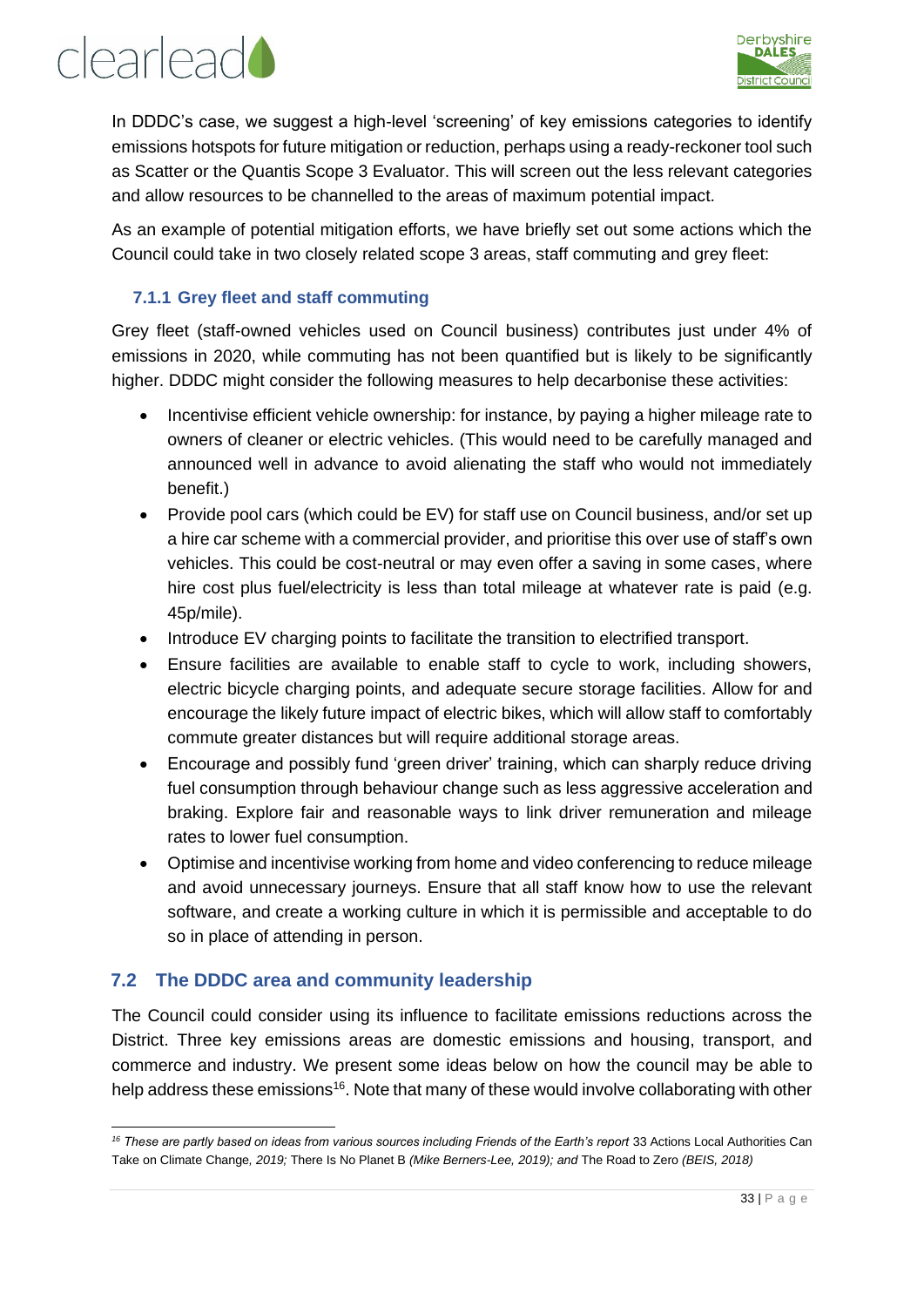![](_page_33_Picture_0.jpeg)

![](_page_33_Picture_1.jpeg)

bodies, such as the County Council and other local authorities, transport organisations, and civic groups.

#### <span id="page-33-0"></span>**7.2.1 Transport**

District-wide emissions from transport were estimated to amount to 231,000 tCO<sub>2</sub>e in 2018. It is understood that vehicle ownership in the District is above average because of its rural nature and relatively poor accessibility.

Aside from electrifying its own fleet, the Council should consider ways and partnerships which could lead to a reduction in these emissions. Examples might include:

- Enable a rapid shift to electric vehicles by installing electric vehicle charging points, and encourage electric bicycles, buses and taxis with appropriate infrastructure and incentives.
- Prioritise investment in cycling (including segregated cycleways), walking, and public transport.
- Consider clean air zones or other forms of transport-related GHG taxation as required.
- Promote lift-sharing and related initiatives such as park-and-ride.
- Consider preferential parking charges for cleaner and electric vehicles.
- Careful planning may be able to help reduce the need for vehicle ownership in favour of cycling, walking and public transport.

Another key area is tourism, with most tourists entering the District by private car. This is hard to address, but there may be scope for partnerships with public transport operators to offer transport packages by train or coach to 'hub' destinations. Train travel within the District is limited, with the former Derby to Manchester through-route now terminating at Matlock. Studies have been undertaken on the reopening of this line, which would have the benefit of making wider parts of the area accessible by rail. Although this issue is somewhat beyond the scope of this strategy (and indeed of DDDC itself), it is an aspect on which DDDC could lobby from the perspectives of both GHG emissions and tourism revenue.

#### <span id="page-33-1"></span>**7.2.2 Industry**

The DDDC area's emissions from industry and commerce were estimated at  $222,000$  tCO<sub>2</sub>e in 2018. Some examples of how the Council may be able to help reduce these emissions include:

- Encourage local large businesses and industrial organisations to carry out carbon footprinting (including scope 3), and to adopt science-based or net zero GHG reduction targets if their emissions are material. (Care should be taken to avoid burdening small companies, especially those with marginal environmental impacts, with additional reporting requirements. SMEs could be encouraged towards a lighter touch initiative such as Bioregional's One Planet Living toolkit.)
- Facilitate mechanisms and platforms for sharing of environmental and GHG reduction collaboration and best practice.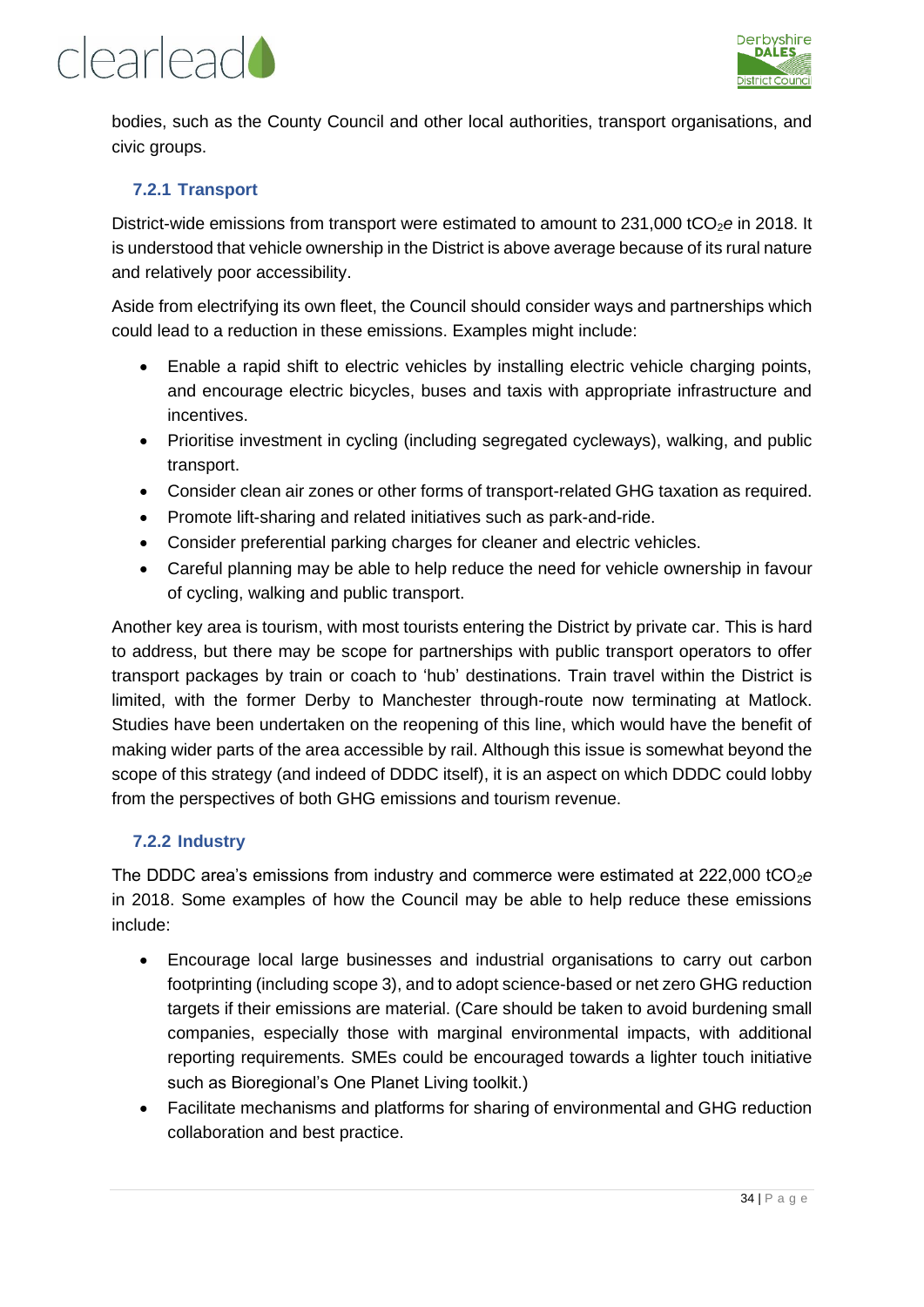![](_page_34_Picture_1.jpeg)

• Identify industries with carbon hotspots, such as cement, and encourage and if possible incentivise adoption of low-carbon methods and technologies (such as use of GGBS, in the case of cement) to lower the overall GHG impact.

#### <span id="page-34-0"></span>**7.2.3 Housing**

District-wide emissions from housing in the DDDC area were estimated at 130,000 tCO<sub>2</sub>e in 2018. Council actions to help reduce this total might include:

- Retrofit council-owned properties with to high-performance insulation, and consider "cleaner" heating systems such as air source heat pumps with heat recovery.
- Consider applying high energy-efficiency standards<sup>17</sup> to buildings on Council land.
- Facilitate increased energy efficiency in owner-occupied homes (for example, by providing guidance and possibly funding on insulation retrofitting, or working with other parties such as the County Council or Housing Associations on technology such as local community heat networks and solar farms).
- Enforce minimum energy efficiency standards in the private rented sector, and explore mechanisms to incentivise landlords to insulate homes to a higher than minimum EPC level.
- Work with housing developers to achieve the best possible energy performance for private newbuilds.
- Develop a heating and energy efficiency strategy, including providing skills and training to increase local employment to aid recovery from the COVID-19 pandemic

The Council faces some specific issues around emissions from housing. There is understood to be a high proportion of stone-built properties which are harder to insulate, as well as a relatively high proportion of listed buildings and a high proportion of larger properties, which can mean higher energy consumption. These are not insurmountable issues but will require correspondingly greater political will and funding to address. DDDC could consider using its position to provide leadership to private homeowners, landlords and tenants by providing information and advice on energy efficient building and retrofit, signposting to established providers such as the Energy Saving Trust or the Green Building Council, and working with community action groups to promote energy efficiency at a local level.

#### <span id="page-34-1"></span>**7.3 Global arrangements and influence: the 'third strand'**

The respected author and environmental strategist Mike Berners-Lee<sup>18</sup> posits that, for maximum impact, a holistic environmental strategy requires three 'strands'. These are:

- Reduce the organisation's own direct impact. This report forms the basis of this strand.
- Enable others to improve their impact. This is addressed incipiently in Section 7.2.
- Push for global arrangements where needed. This is addressed briefly below.

<sup>&</sup>lt;sup>17</sup> The Passivhaus standard is the most widely-known benchmark, although some authorities feel that the costs associated with formal accreditation to the standard might outweigh the benefits.

<sup>18</sup> *There is No Planet B* (Cambridge University Press, 2019)